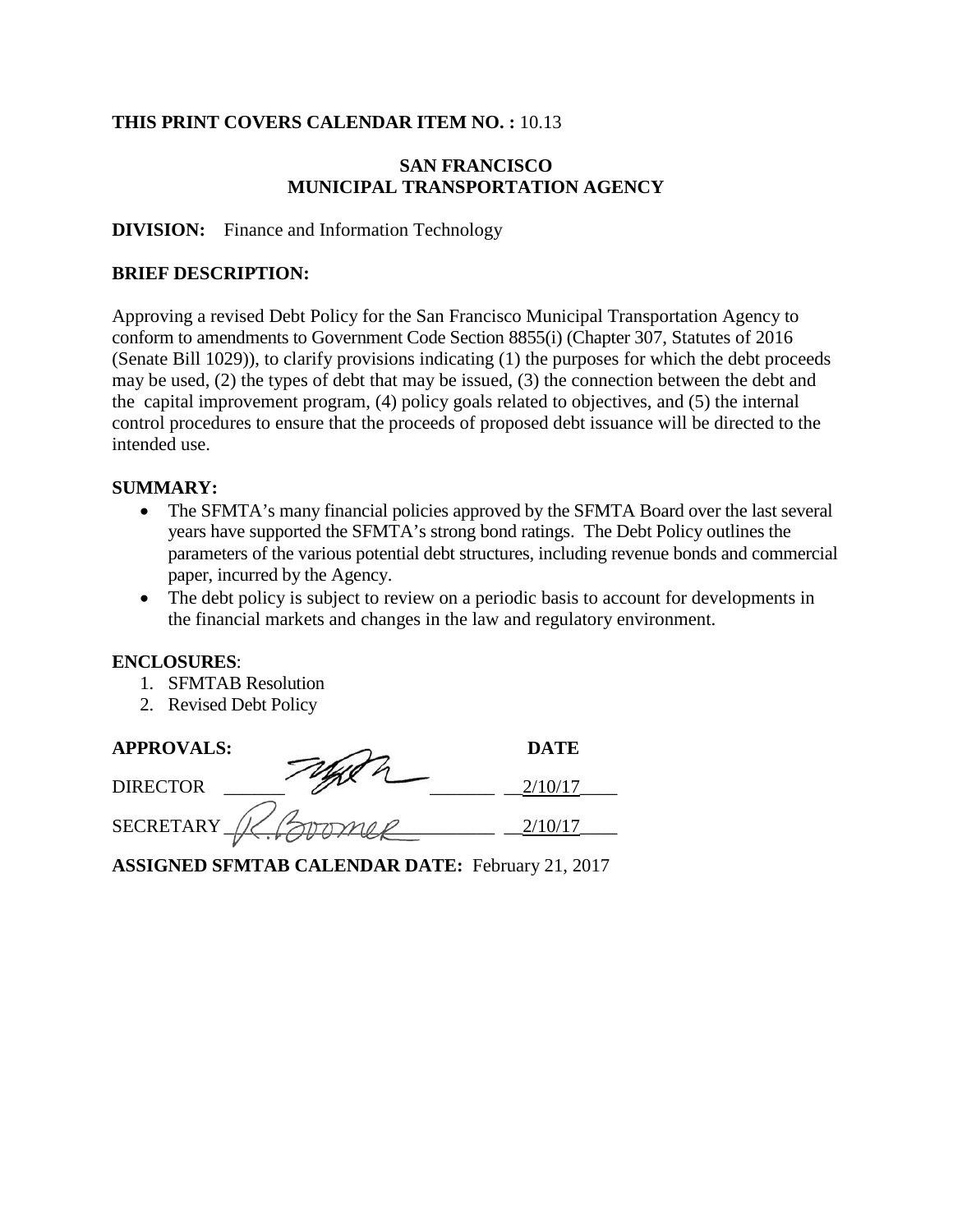## **PAGE 2.**

## **PURPOSE**

This calendar item approves a revised Debt Policy for the SFMTA to conform to amendments to Government Code Section 8855(i) (Chapter 307, Statutes of 2016 (Senate Bill 1029)), to clarify provisions indicating (1) the purposes for which the debt proceeds may be used, (2) the types of debt that may be issued, (3) the connection between the debt and the capital improvement program, (4) policy goals related to objectives, and (5) the internal control procedures to ensure that the proceeds of proposed debt issuance will be directed to the intended use.

#### **STRATEGIC PLAN GOALS AND TRANSIT FIRST POLICY PRINCIPLES**

This item will support the following goal and objectives of the SFMTA Strategic Plan:

#### Goal 3: Improve the environment and quality of life in San Francisco Objective 3.5: Reduce capital and operating structural deficits

This item will support the following Transit First Policy Principles:

1. To ensure quality of life and economic health in San Francisco, the primary objective of the transportation system must be the safe and efficient movement of people and goods.

#### **DESCRIPTION**

The SFMTA Board approved a Debt Policy at its September 20, 2011 meeting and a revised Debt Policy at its April 2, 2013 meeting. The Debt Policy provides parameters and procedures for the planning, issuance, and on-going compliance for the SFMTA's debt used to fund capital projects. The Debt Policy is subject to review on a periodic basis to account for developments in the financial markets and changes in the law and regulatory environment.

In preparation for the issuance of bonds in 2017, the SFMTA is proposing revisions to the Debt Policy to conform to amendments to Government Code Section 8855(i) (Chapter 307, Statutes of 2016 (Senate Bill 1029)), which became effective on January 1, 2017 and requires debt policies to include, among other things, provision for internal control procedures for the expenditure of debt proceeds and other reporting. The amendments also require an issuer's preliminary report to the California Debt Investment and Advisory Commission (CDIAC) regarding a planned issuance of public debt to include a certification that the issuer has adopted local debt policies concerning the use of debt and that the contemplated debt issuance is consistent with those local debt policies. The amendments further require the local debt policy to include: (1) the purposes for which the debt proceeds may be used, (2) the types of debt that may be issued, (3) the connection between the debt and the issuer's capital improvement program, (4) policy goals related to the issuer's objectives, and (5) the internal control procedures that the issuer has implemented, or will implement, to ensure that the proceeds of the proposed debt issuance will be directed to the intended use.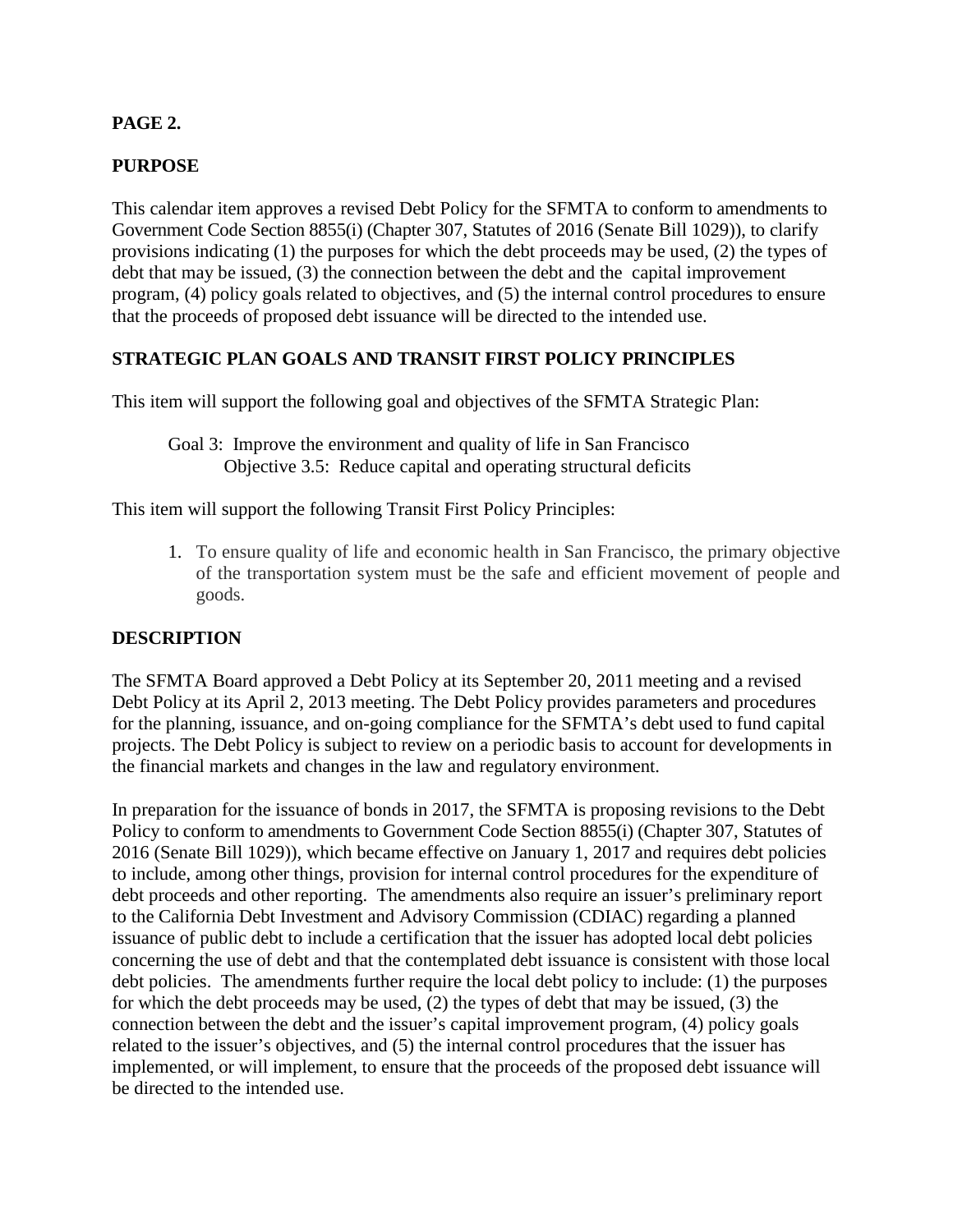## **PAGE 3.**

The current Debt Policy already includes most of these elements. It is necessary, however, to clarify certain provisions including the connection of between debt and the capital program, record keeping and other internal controls to conform to the requirements of Senate Bill 1029.

#### **STAKEHOLDER ENGAGEMENT**

SFMTA Financial Advisors, the Bond Oversight Committee and Legal Counsel have reviewed and provided input into the revised Debt Policy.

#### **ALTERNATIVES CONSIDERED**

The alternative to approving this resolution is to continue with the current Debt Policy, which may put the SFMTA out of compliance with Senate Bill 1029 and negatively impact the ability to issue debt in funding the capital program.

#### **FUNDING IMPACT**

None. However, a strong Debt Policy, will likely result in ratings that support lower debt service costs.

#### **ENVIRONMENTAL REVIEW**

On January 23, 2017, the SFMTA, under authority delegated by the Planning Department, determined that establishing a Debt Policy is not defined as a "project" under the California Environmental Quality Act (CEQA) pursuant to Title 14 of the California Code of Regulations Sections 15060(c) and 15378(b).

A copy of the CEQA determination is on file with the Secretary to the SFMTA Board of Directors and is incorporated herein by reference.

#### **OTHER APPROVALS RECEIVED OR STILL REQUIRED**

None.

The City Attorney's Office has reviewed this calendar item.

#### **RECOMMENDATION**

Approval of the revised Debt Policy to conform to amendments to Government Code Section 8855(i) (Chapter 307, Statutes of 2016 (Senate Bill 1029)), to clarify provisions indicating (1) the purposes for which the debt proceeds may be used, (2) the types of debt that may be issued, (3) the connection between the debt and the capital improvement program, (4) policy goals related to objectives, and (5) the internal control procedures to ensure that the proceeds of proposed debt issuance will be directed to the intended use.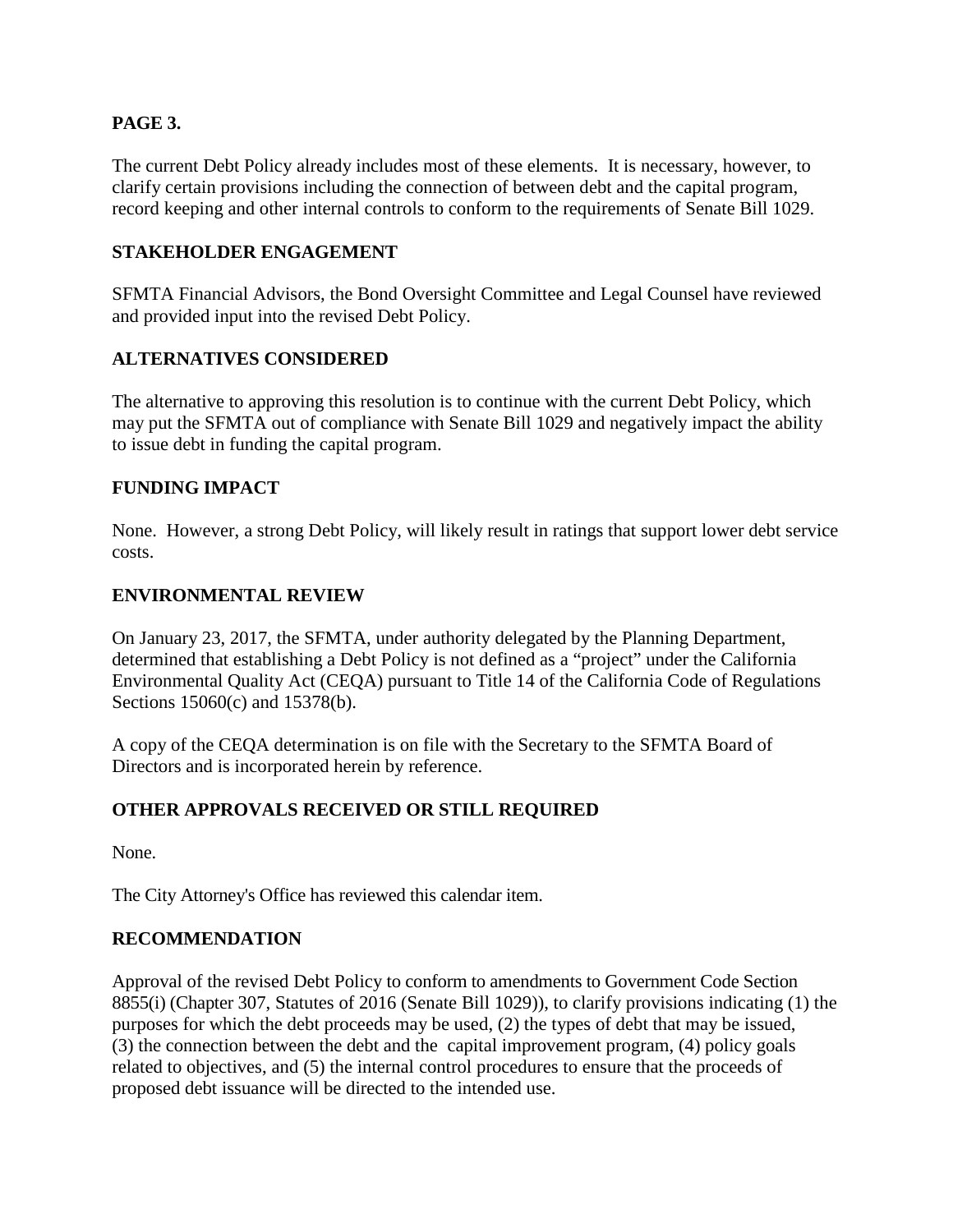#### SAN FRANCISCO MUNICIPAL TRANSPORTATION AGENCY BOARD OF DIRECTORS

RESOLUTION No. \_\_\_\_\_\_\_\_\_\_\_\_\_\_\_\_\_\_\_\_\_\_

WHEREAS, The SFMTA Board approved a Debt Policy at its September 20, 2011 meeting and a revised Debt Policy at its April 2, 2013 meeting; and,

WHEREAS, In preparation for the issuance of bonds in 2017, the SFMTA has revised its debt policy to conform to amendments to Government Code Section 8855(i) (Chapter 307, Statutes of 2016 (Senate Bill 1029)), which require debt policies to include, among other things, provision for internal control procedures for the expenditure of debt proceeds and other reporting; now, therefore, be it

WHEREAS, On January 23, 2017, the SFMTA, under authority delegated by the Planning Department, determined that the Debt Policy is not defined as a "project" under the California Environmental Quality Act (CEQA) pursuant Title 14 of the California Code of Regulations Sections 15060(c) and 15378(b); and,

WHEREAS, A copy of the CEQA determination is on file with the Secretary to the SFMTA Board of Directors, and is incorporated herein by reference; and,

RESOLVED, That the Municipal Transportation Agency Board of Directors approves a revised Debt Policy to conform to amendments to Government Code Section 8855(i) (Chapter 307, Statutes of 2016 (Senate Bill 1029)), to clarify provisions indicating (1) the purposes for which the debt proceeds may be used, (2) the types of debt that may be issued, (3) the connection between the debt and the capital improvement program, (4) policy goals related to objectives, and (5) the internal control procedures to ensure that the proceeds of proposed debt issuance will be directed to the intended use.

I certify that the foregoing resolution was adopted by the San Francisco Municipal Transportation Agency Board of Directors at its meeting of February 21, 2017.

> Secretary to the Board of Directors San Francisco Municipal Transportation Agency

\_\_\_\_\_\_\_\_\_\_\_\_\_\_\_\_\_\_\_\_\_\_\_\_\_\_\_\_\_\_\_\_\_\_\_\_\_\_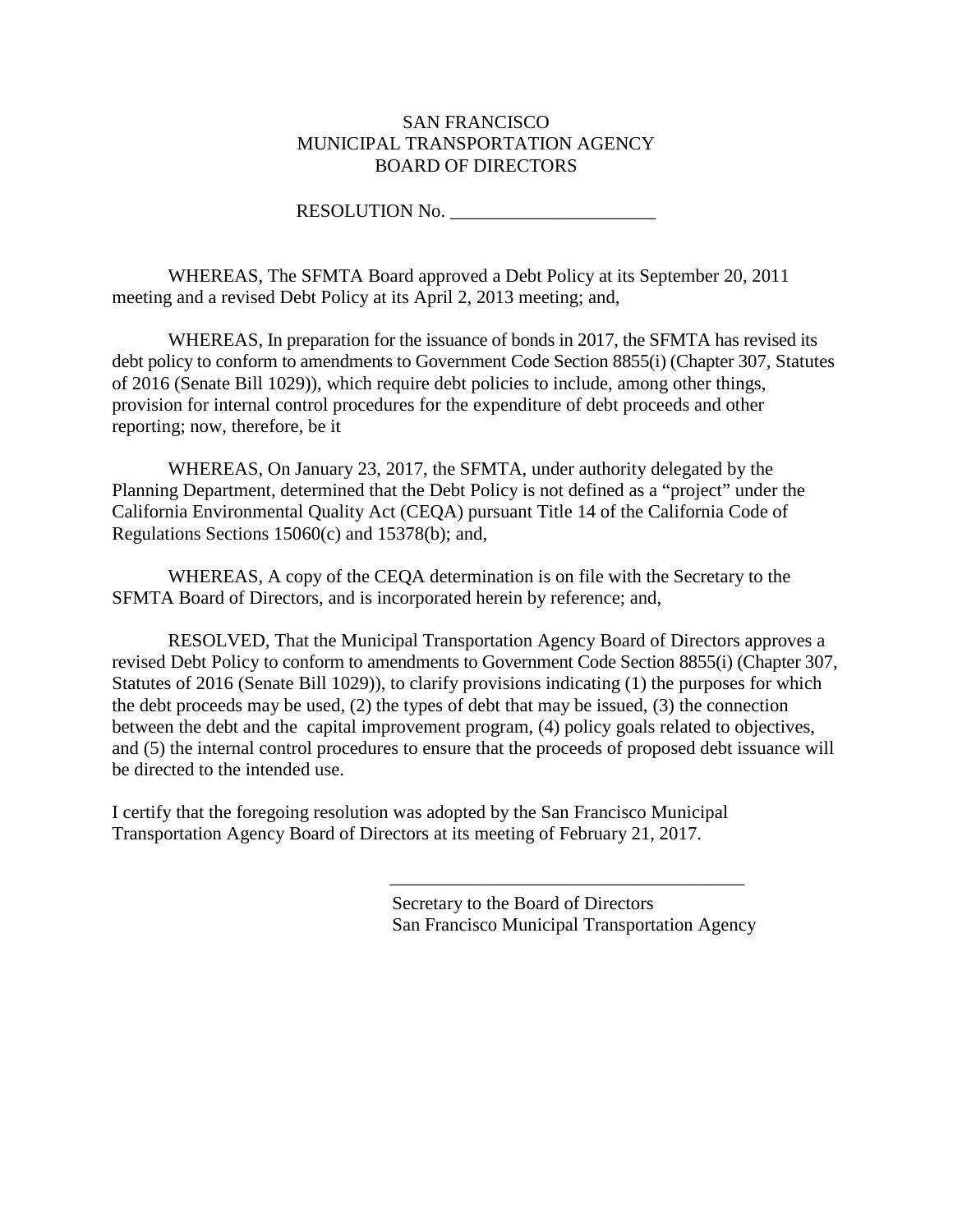#### **ENCLOSURE 2**

#### **SAN FRANCISCO MUNICIPAL TRANSPORTATION AGENCY DEBT POLICY**

(As revised on February 21, 2017)

#### **I. INTRODUCTION**

The purpose of this Debt Policy (the Policy) is to organize and formalize debt issuancerelated policies and procedures for the San Francisco Municipal Transportation Agency (SFMTA or the Agency). This Debt Policy confirms the commitment of the Agency's Board of Directors (Board), management and staff to adhere to sound debt management practices. The debt policies and procedures of the Agency are subject to and limited by the applicable provisions of the City and County Charter, State and Federal law.

#### **II. DEBT POLICY OBJECTIVES**

The primary objectives of the Agency's debt and financing related activities are to:

- Support strong financial, management and internal control policies and practices;
- Ensure the timely delivery of both the finance and programming of capital projects in accordance with the priorities identified within the Charter of the City and County of San Francisco, under the direction of the Board of Directors;
- Achieve the lowest cost of borrowing while identifying mitigation factors for any additional risk to the Agency;
- Preserve future financial flexibility;
- Maintain strong credit ratings and good investor relations; and
- Ensure timely and adequate disclosure practices

#### **III. SCOPE OF POLICY**

This Debt Policy shall govern the issuance and management of all bonds, notes, certificates, lease financings and other obligations for borrowed money together with the credit, liquidity and other instruments and agreements secured or executed in connection with such obligations.

The primary responsibility for oversight of this Debt Policy shall lie with the Board. The Chief Financial Officer (CFO) shall be responsible for the administration and implementation of the Policy, day-to-day responsibility and the authority for structuring, implementing, and managing the Agency's debt and finance program. The CFO shall review this Debt Policy on a periodic basis, and recommend any changes for consideration and adoption by the Board. This Debt Policy, including any proposed changes or additions hereto, shall be presented to the Board at least once every three years for review and approval. If no changes or additions are recommend the Board will be advised of such. However, revisions to the Debt Policy may be required more frequently as warranted by changes to any legislative, regulatory, administrative or management requirements.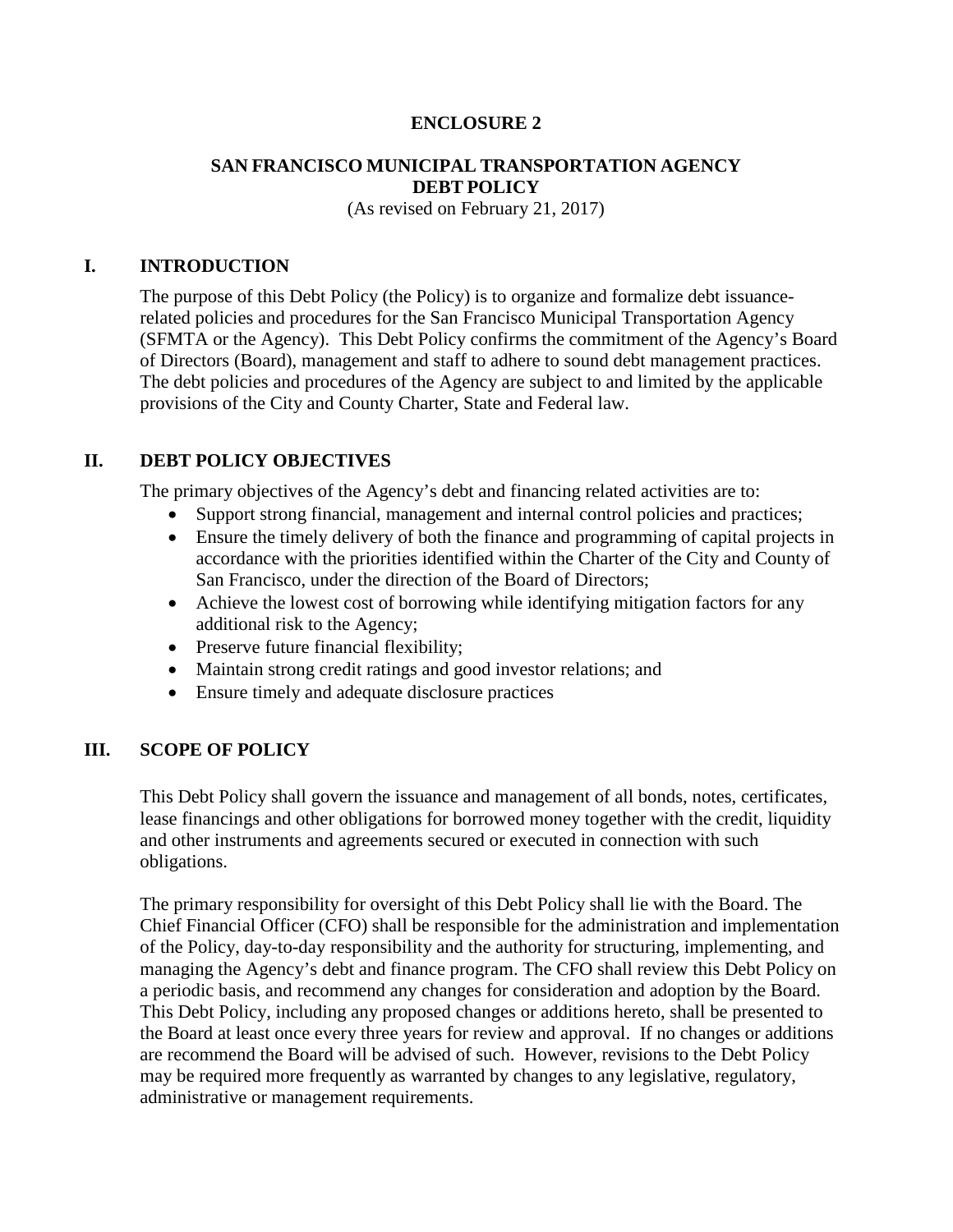While adherence to this Policy is required in applicable circumstances, the Agency recognizes that changes in the capital markets, Agency programs and other unforeseen circumstances may from time to time create situations that are not covered by the Policy and will require modifications or exceptions to achieve policy goals. In these cases, management flexibility is appropriate, provided specific authorization from the Board is obtained or the Board is informed of these changes formally. No deviation or failure by the Agency to observe any of the policies stated herein (except for the approval of any bond issue as required by the City charter) shall affected the validity of any indebtedness or the pledge of revenues therefor or the enforceability of any applicable agreements associated with such indebtedness.

This Debt Policy requires that the Board specifically authorize each debt financing and its related documents or agreements.

## **IV. LEGAL AUTHORITY**

Under the Charter of the City and County of San Francisco, the Agency has, to the maximum extent permitted by law, with the concurrence of the Board of Supervisors, and notwithstanding the requirements and limitations of Sections 9.107, 9.108, and 9.109, the authority without further voter approval to incur debt for Agency purposes and to issue or cause to be issued bonds, notes, certificates of indebtedness, commercial paper, financing leases, certificates of participation or any other debt instruments. Upon recommendation from the Board of Directors, the Board of Supervisors may authorize the Agency to incur on behalf of the City such debt or other obligations provided: 1) the Controller first certifies that sufficient unencumbered balances are expected to be available in the proper fund to meet all payments under such obligations as they become due; and 2) any debt obligation, if secured, is secured by revenues or assets under the jurisdiction of the Agency.

The Agency may also from time-to-time issue debt through other entities under its legal authority, such as the San Francisco Parking Authority, as appropriate. In these instances the proposed debt issuance will be evaluated and approved as if it were a either a direct issuance of the Agency if the proposed obligation will be repaid from Agency revenues and all provisions of this policy will apply to those obligations (this debt will also be included in calculations of "Agency-wide" debt) or repaid from certain revenues from specific projects exclusively.

All bonds of the Agency shall be issued in accordance with applicable provisions of the Charter and federal and state laws, rules and regulations, including the Internal Revenue Code of 1986 (the "Code"), the 'anti-fraud' provisions contained under the Securities Act of 1934 and the Securities Exchange Act of 1933, in each case as supplemented and amended, and regulations promulgated pursuant to such laws.

#### **V. CAPITAL PLANNING AND BUDGETING**

The Agency's borrowing decisions in terms of timing, amount, structure and alternative products will be made in the context of the Agency's 5-year Capital Investment Plan (CIP)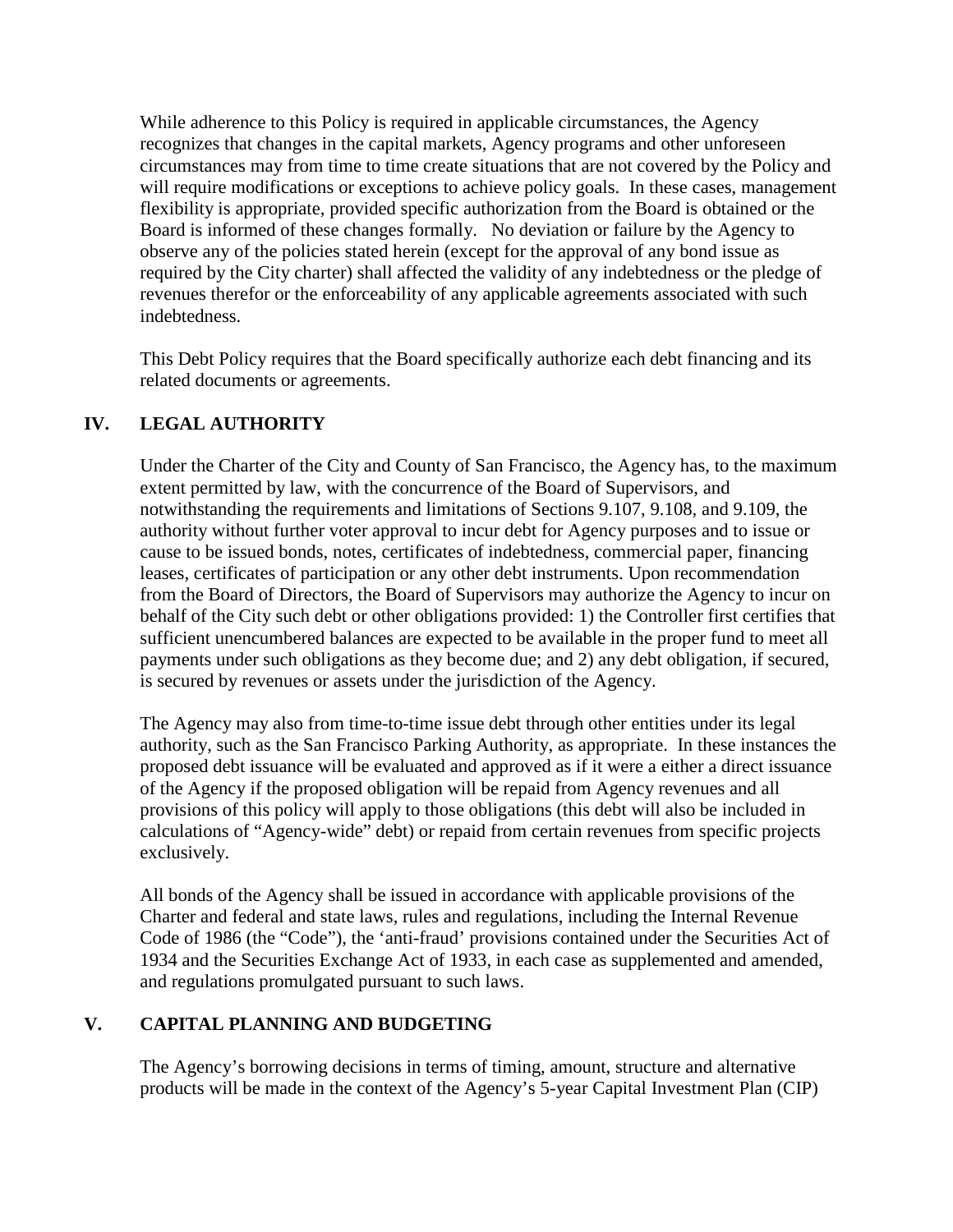and the Agency's Capital Budget. As the Agency's CIP is developed in the context of the Agency's Strategic Plan and Long Range Transit Plan, borrowing decisions will be made in the appropriate strategic context to ensure that any proposed borrowing is directly supporting the goals and objectives of the Agency. While the 5-year CIP represents the unconstrained (i.e., unconstrained by available revenues) plan for the Agency, the Capital Budget expenditures are constrained based upon the amount of realistic revenues resulting in balanced budgets for all fiscal years to which they apply. Developing financing strategies in this context ensures that any proposed borrowing both supports the long-term goals of the Agency and it's affordability from a budgetary perspective.

# A. Five-Year Capital Investment Plan

The Agency's Five-Year CIP focuses on integrating capital planning, capital budgeting, capital financing and capital project prioritization concepts into a long-range strategic plan designed to improve the capital assets of the SFMTA. The major objectives of this program are to strategically invest the Agency's dollars into capital assets, thereby improving their physical condition, extending their useful life and increasing their value as well as acquiring new assets. Investing in the capital program will strengthen the SFMTA's ability to achieve many of its strategic goals, such as delivering better quality services and improving the financial capacity of the Agency.

The CIP provides information on the development of capital projects, types of construction programs, capital funding, capital prioritization process, capital implementation process and the capital asset management/inventory process. The CIP also provides a listing of capital projects that represent the most critical capital investment needs of the SFMTA.

# B. Capital Budgets

The capital budgets are developed based upon a variety of budget assumptions to ensure a financially balanced capital program. The planned expenditure assumptions are based upon the phase of the project, project needs and impacts on the potential workload of the project management staff. The anticipated revenues are based upon assumptions driven by the various Federal, State, and Local agencies that provide funding for Agency capital projects.

The Board's adoption of the 5-year CIP or Capital Budget does not, in and of itself, constitute authorization for debt issuance for any capital projects. Each financing shall be presented to the Board for separate approval.

# C. Maintenance of Adequate Reserves

The Agency shall maintain unencumbered reserve amounts sufficient in the determination of the Agency to cover unexpected revenue losses, operating and maintenance costs, extraordinary payments, and other contingencies, and to provide liquidity in connection with the Agency's outstanding debt. The Agency recognizes that maintenance of adequate reserves is not only a commonly accepted financial best practice for transit agencies, but also a critical component of the Agency's credit relations with market participants designed to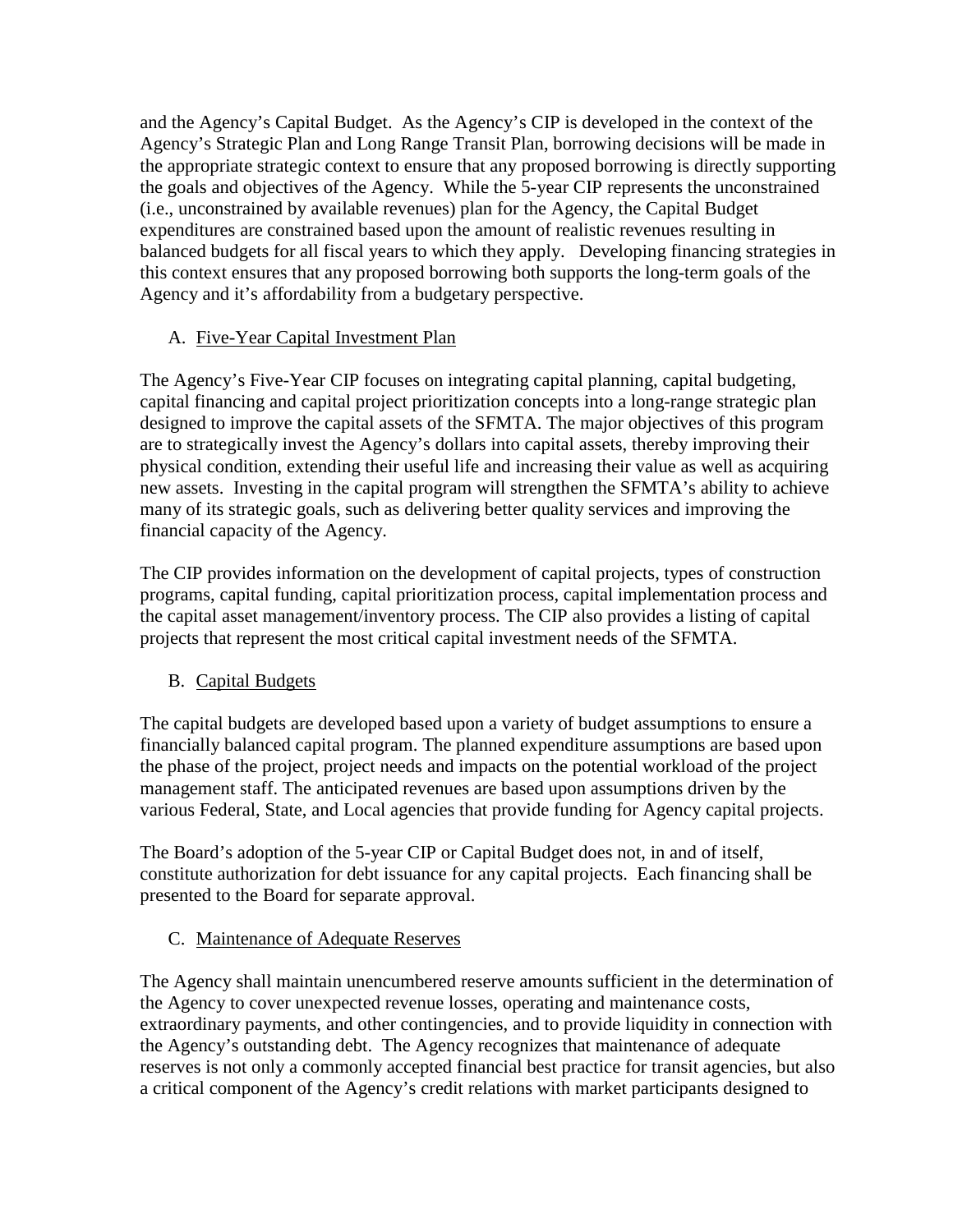minimize the Agency's overall cost of borrowing. The Agency's ability to fully fund its reserves will be dependent on future financial forecasts and its ability to cover all operations and debt service obligations, before adequately funding the required reserves. Specifically, the Agency will maintain the following reserves:

> 1) *"Rainy Day"/Contingency Reserve.* The Agency shall maintain an unencumbered Contingency (Rainy Day) Reserve to cover unexpected revenue losses, operating and maintenance costs, extraordinary payments, and other contingencies consistent with the Agency's Official Reserve Policy, approved in 2007. The Agency's Reserve Policy approved by the Board establishes a goal of setting aside a Rainy Day reserve at 10% of each year's Board approved Operating Budget and states that the Agency intends to gradually ramp up to its desired reserve target over a ten year period or sooner if the Rainy Day Reserve is below the 10% policy goal at the end of any fiscal year.

> 2) *Operational Debt Reserve*. The Agency shall maintain a separate unencumbered Operational Debt Reserve with a goal of setting aside an amount equal to at least 1 year of the Agency's annual debt service. The Operational Debt Reserve is available, but not limited, to debt service payments and may be used for other purposes. With the establishment of the Operational Debt Reserve and the funding target, the Board acknowledges the increased importance of liquid resources as a critical component to the Agency's fiscal health and credit strength as it enters into long-term obligations with bond holders and other lenders.

#### **VI. PURPOSES OF BONDS**

The Agency may issue debt obligations for the purposes of financing and refinancing the costs of capital projects undertaken by the Agency. Long-term debt financing shall not be used to fund operating costs.

A debt transaction will be categorized as a new money financing or a refunding financing according to the following criteria.

#### A. New Money Financing

New money issues are financings that generate new proceeds for capital projects. Eligible capital projects include the acquisition, construction or major rehabilitation of capital assets as well as the acquisition of capital equipment such as transit vehicles. Projects that provide new or increased revenue sources to the Agency upon their completion shall be considered a top candidate for debt financing.

New money debt proceeds may not be used for operating expenses.

In accordance with applicable tax law, the Agency may use a portion of new money debt to reimburse itself for cash expenditure related to the acquisition or improvement of a recent capital project, or issuing debt used to repay an interim financing vehicle such as commercial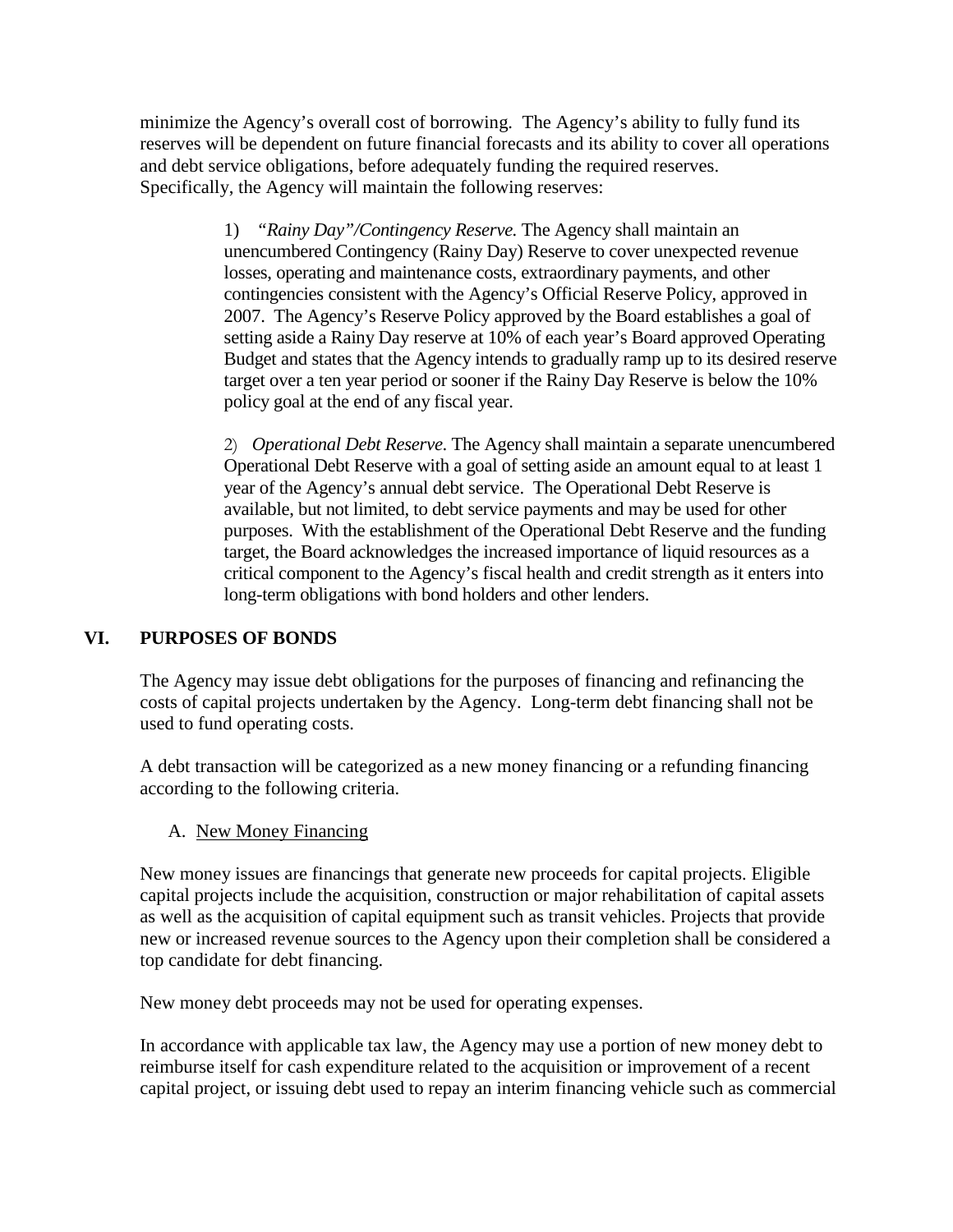paper that funded a new capital project. Such debt will also be considered a new money issue as appropriate under Federal tax regulations.

# B. Refunding Financing

Refunding bonds are issued to refinance all or a portion of an outstanding bond issue. Refunding issuances can be used to achieve present-value savings on debt service or to restructure the payment schedule, type of debt instrument used or covenants of existing debt. The Agency must analyze the refunding issue on a present-value basis to identify economic effects before approval. Policies on the administration of refunding financings are detailed further in Section X. REFINANCING OUTSTANDING DEBT.

# **VII. TYPES OF DEBT**

The following criteria will be utilized to evaluate the type of debt to be issued. The Agency shall consider risks associated with each type of debt and the potential impact on the Agency's finances. It is the preference of the Agency to issue long-term fixed rate debt whenever appropriate; however this policy also recognizes that market conditions and specific project requirements may require the evaluation and eventual implementation of alternative structures.

Consistent with its credit rating objectives, the Agency shall periodically review its debt affordability levels and capacity for the undertaking of new financing obligations to fund its capital improvement plans. Debt affordability measures shall be based upon the credit objectives of the Agency, criteria identified by rating agencies for high-grade credits, comparison of industry peers and other internal factors of the Agency. A summary review of selected major transit agencies and their rating profile may provide a peer comparative basis. While there are many unique characteristics to each of these entities, the nature of their applicable pledged revenues, lien structures, other covenants and policies will provide a limited snapshot to aid in evaluating relative debt capacity and high grade rating considerations and tradeoffs.

#### A. Long-Term Debt

The Agency may issue long-term debt (i.e., debt with a final maturity of at least 5 years) when projects cannot be funded from resources on hand. The proceeds derived from longterm borrowing will not be used to finance current operations or maintenance.

1) *Current Interest Bonds* are bonds that pay interest periodically and principal at maturity. They may be used for both new money and refunding transactions. Bond features should be adjusted to accommodate the market conditions at the time of sale, including changing dollar amounts for principal maturities, offering discount and premium bond pricing, modifying call provisions, utilizing bond credit enhancement products and determining how to fund the debt service reserve fund.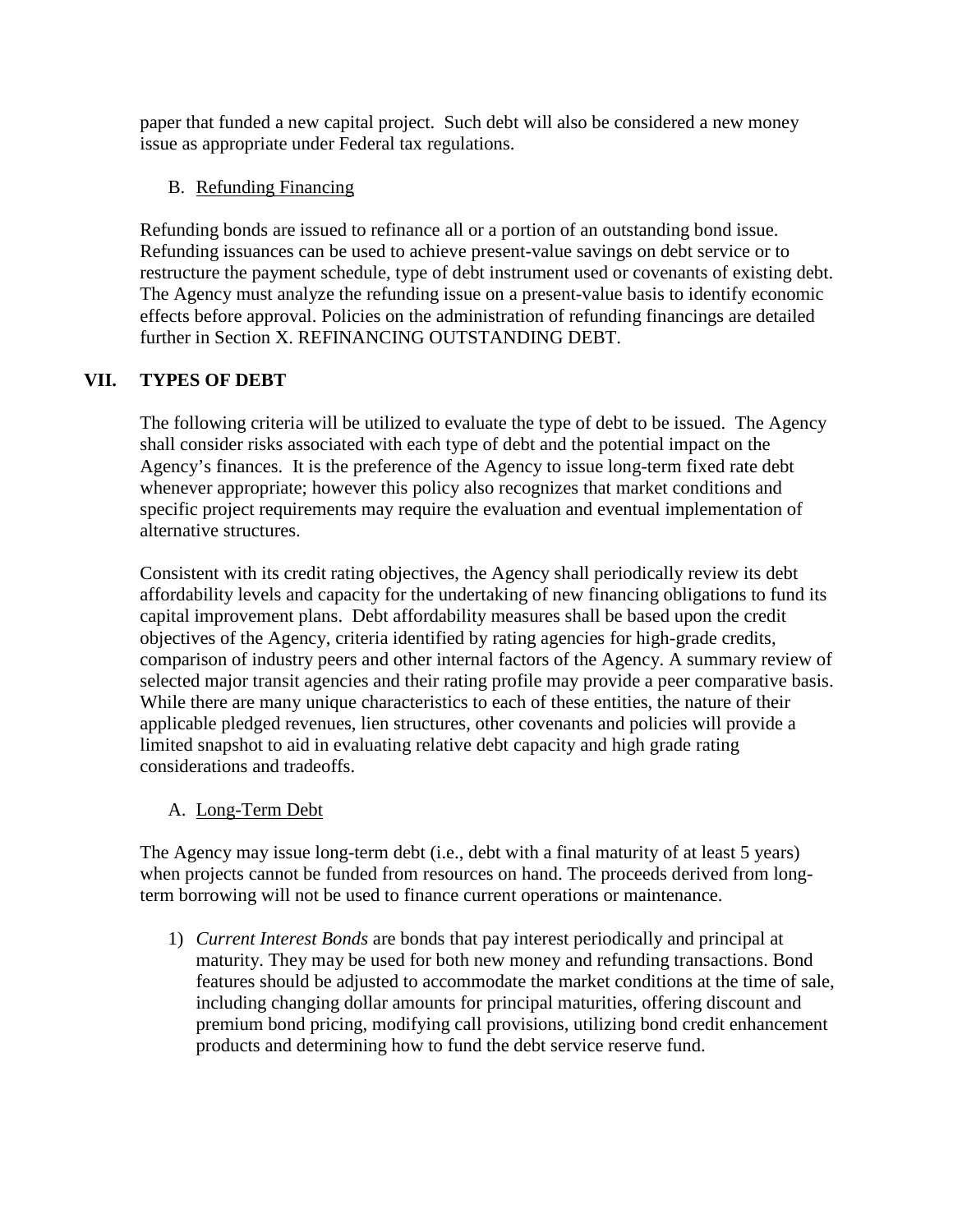- 2) *Zero Coupon and Capital Appreciation Bonds* pay interest only when principal matures. Interest continues to accrue on the unpaid interest, therefore representing a more expensive funding option. In the case of zero-coupon bonds, principal and interest, at one coupon rate, is repaid at maturity. In the case of Capital Appreciation Bonds, the value of the bond accretes until maturity.
- 3) *Transportation Infrastructure Finance Innovation Act (TIFIA) Loan* is a loan provided by the United States Department of Transportation for transportation projects of regional importance. The Agency may elect to apply for a TIFIA loan if it is determined that it is the most cost effective debt financing option available. TIFIA loans may be used in conjunction with other forms of long-term debt.
- 4) *Grant Anticipation Revenue Vehicle Financing (GARVEE)* are debt obligations secured by certain federal grants such as Federal Transit Administration (FTA) section 5307 funds or a Full Funding Grant Agreement under the Section 5309 New Starts Program. The Agency may consider the issuance of GARVEEs as an alternative to traditional revenue bonds.

#### B. Short-Term Debt

The Agency may issue debt with shorter-term maturities, including commercial paper and grant and bond anticipation notes, to provide interim financing for capital projects in anticipation of the issuance of long-term debt and/or the receipt of Grant moneys. The Agency may use commercial paper, a line of credit or a similar short-term product as a source of temporary funding of operational cash flow deficits where anticipated revenues are defined as an assured revenue source with the anticipated amount based on conservative estimates. Short-term borrowings to support operations may not be refinanced with longterm debt and must be repaid with eligible revenue sources, as available. Short-term obligations shall consist of obligations with a final maturity of less than five years.

- 1) *Commercial Paper Notes* may be issued as an alternative to fixed rate debt, particularly when the timing of funding requirements and project costs are uncertain. The Agency may maintain an ongoing commercial paper program to ensure flexibility and immediate access to capital funding when needed. The retirement of commercial paper is most commonly a result of the issuance of long-term bonds. Periodic issuances or retirements of commercial paper notes with a Board approved commercial paper program do not require further Board action.
- 2) *Grant Anticipation Notes (GANs)* are short-term notes that are repaid with the proceeds of State or Federal grants of any type.
- 3) *Bond Anticipation Notes (BANs)* are short-term notes that are repaid with the proceeds of a long-term bond issuance. The Agency may wish to consider BANs as an interim financing strategy to accelerate projects ahead of an upcoming bond transaction. Short-term, fixed interest rates will be considered under a proposed BAN strategy, as will the interest rate risk associated with the proposed long-term take-out of the BANs.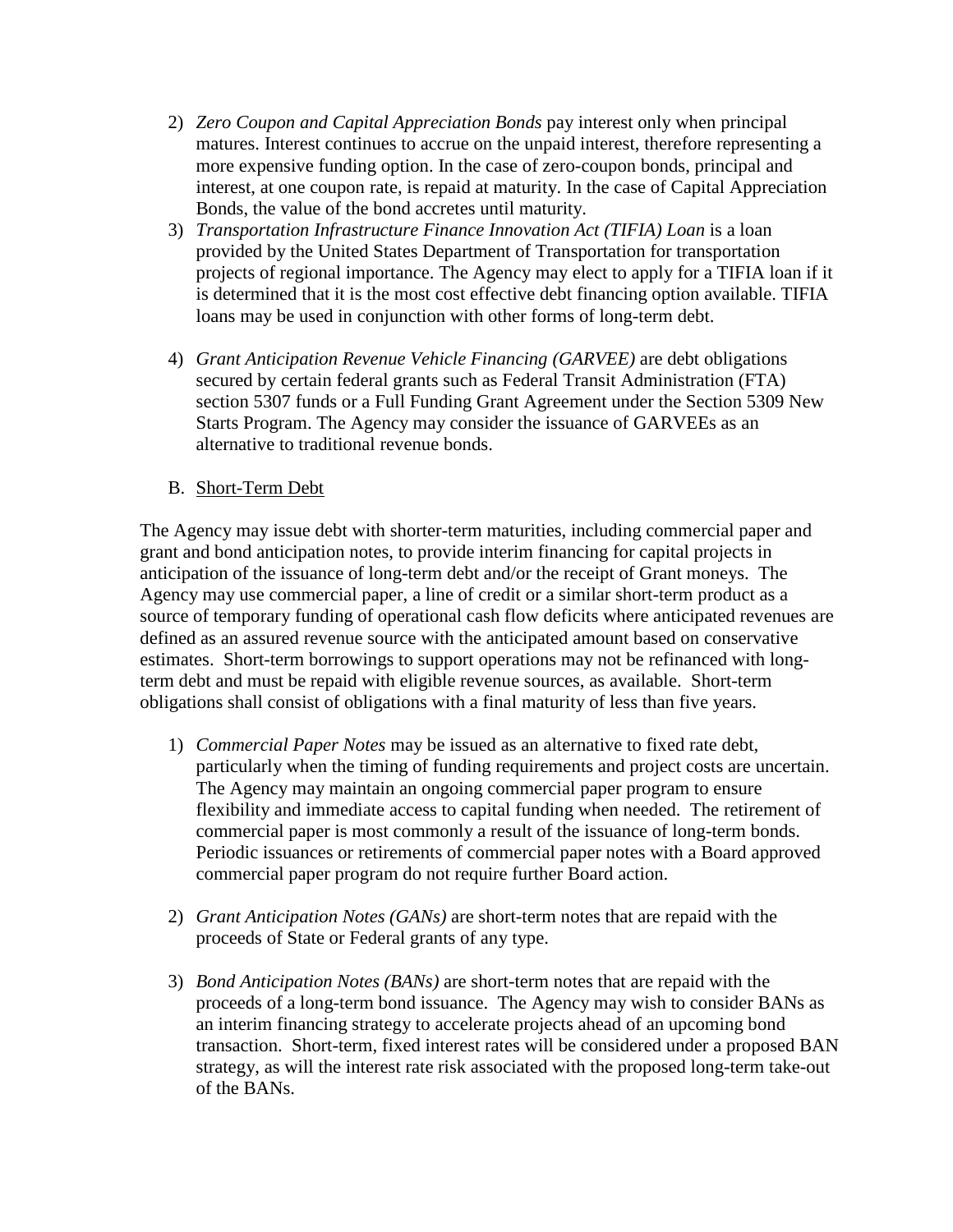4) *Direct Line of Credit* shall be considered as an alternative to other short-term borrowing options. They are often structured as a short-term agreement with a financial institution providing the line of credit.

## C. Variable Rate Debt

To maintain a predictable debt service burden, the Agency will give preference to debt that carries a fixed interest rate. An alternative to the use of fixed rate debt is floating or variable rate debt. It may be appropriate to issue variable rate debt to diversify the Agency debt portfolio, reduce interest costs, provide interim funding for capital projects and improve the match of assets to liabilities. Variable rate debt may have a lower cost of borrowing than long-term fixed rate financing, but carries interest rate risk as the interest rates on the bonds are periodically reset on a daily or weekly basis. The amount of long-term variable rate debt, if any, will not exceed 20% of all outstanding debt. The Agency will incorporate its variable rate debt into its ongoing budget process by using an interest rate assumption which provides an adequate cushion for market fluctuations when estimating the debt service requirements for variable rate debt.

The Agency may issue bonds that may be converted between two or more interest rate modes without the necessity of a refunding. Such interest rate modes may include, without limitation, daily interest rates, weekly interest rates, other periodically variable interest rates, fixed rates for a term and fixed rates to maturity.

The cost and availability of third-party liquidity to support variable rate debt will be considered when evaluating the use of variable rate obligations. The current cost, ongoing liquidity renewal risk and other risks will be described and presented to the Board when variable rate debt is presented as an alternative.

#### D. Lease Financing Structures

Lease obligations are a routine and appropriate means of financing capital equipment. These types of obligations should be considered where lease financing will be more beneficial, either economically or from a policy perspective. A tax-exempt lease may be used to finance any property that the Agency has the statutory authorization to lease. As a general matter, only land and depreciable property may be leased. Generally, the leased property is a capital asset to be used by the Agency in its own operations, however a tax-exempt lease financing can be used to provide a facility for the use of another borrower or when the Federal Government has partial ownership of the project through the inclusion of Federal grants in the funding plan.

Payments made by the Agency pursuant to a long-term lease may be made from any lawfully available funds of the Agency. The useful life of the capital equipment, the terms and conditions of the lease, the direct impact on debt capacity and budget flexibility will be evaluated prior to the implementation of a lease program. All leases providing tax-exempt financing are subject to this policy, as are all leases, master leases and leasing programs having a cumulative value exceeding \$10 million.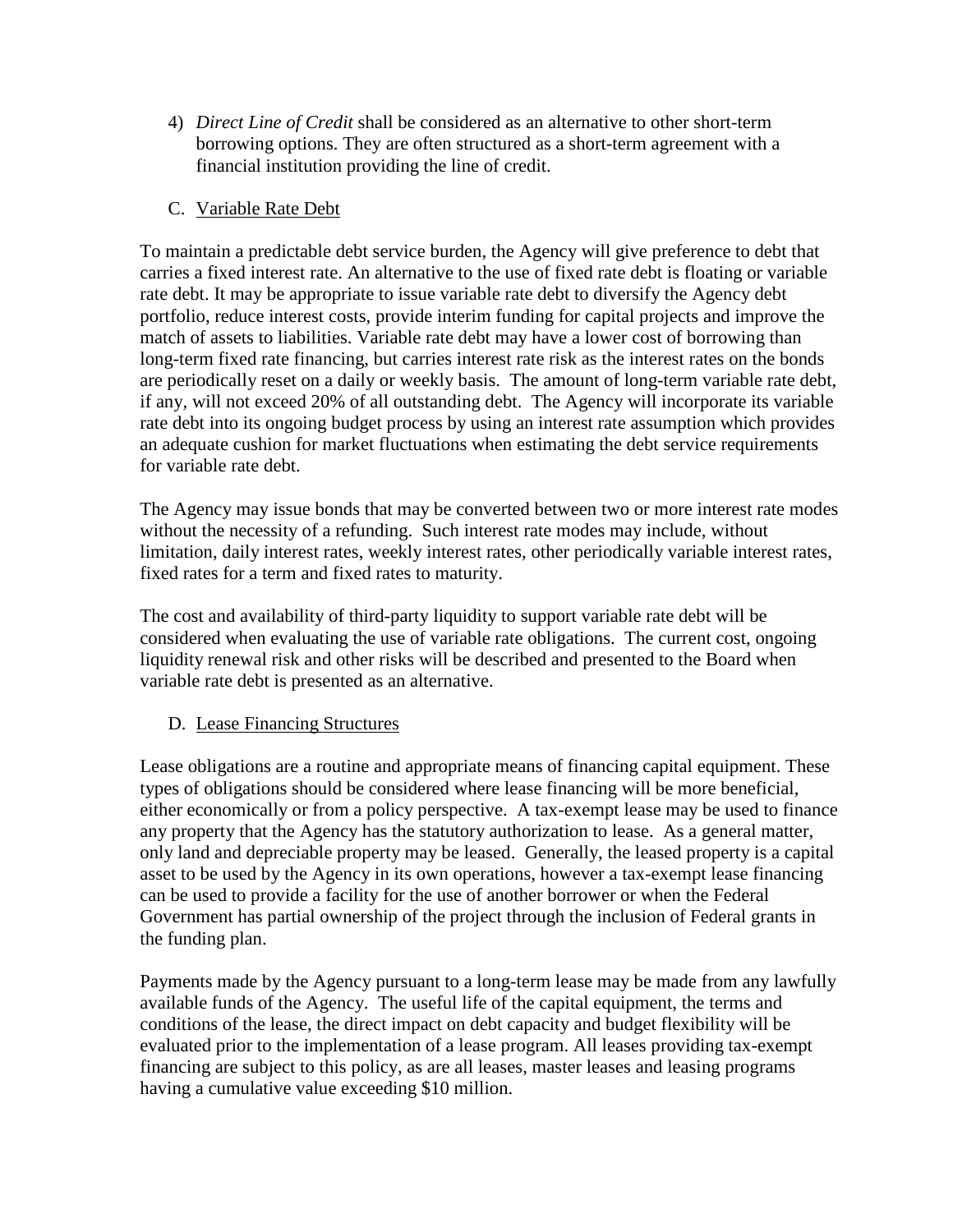This Policy covers the following Lease Financing structures commonly used by transit agencies:

- 5) *CERTIFICATES OF PARTICIPATION (COPS):* In the event the Agency wishes to utilize a tax-exempt lease in connection with the sale of municipal securities, certificates of participation, representing undivided interests in the rental payments under the taxexempt lease, may be sold to the public.
- 6) *LEASE REVENUE BONDS:* Bonds issued by another public entity (such as a SFMRIC or the Parking Authority) or on behalf of the Agency to provide a means to finance capital improvements to be leased to the Agency. The bonds are payable solely from lease payments paid by the Agency to the original entity.
- 7) *CAPITAL/EQUIPMENT LEASE:* The Agency may also use long-term lease obligations to directly finance or refinance specific capital equipment.
- E. Revenue Bond Structures

The Agency may issue bonds that are payable in whole or in part from a stream of revenues of the Agency (Revenue Bonds). No Revenue Bonds shall be issued by the Agency unless an outside bond counsel has rendered a legal opinion that the pledge revenue in question is valid. No Revenue Bonds shall be issued by the Agency without compliance with the applicable provisions of this debt policy. Neither the credit nor the taxing power of the City, the State of California or any political subdivision of the State other than the Agency shall be pledged or available to pay or secure the Revenue Bonds of the Agency.

#### F. Financial Derivative Products

The Agency will consider the use of derivative products only in instances where it has been demonstrated that the derivative product will either provide a hedge that reduces risk of fluctuations in expense or revenue, or alternatively, where it will reduce the total project cost. At this time the Agency does not anticipate using any derivative products in any future financing plans and therefore has not addressed them in this policy. If at some point in the future the Agency wishes to reconsider the use of derivative products in connection with future debt issuances in order to create a qualified hedge it will first draft and submit a separate policy to address the use of derivative products to the Board. Derivative products will only be utilized with prior approval from the Board.

#### **VIII. TERMS AND CONDITIONS OF BONDS**

The Agency shall establish all terms and conditions relating to the issuance of bonds, and will control, manage and invest all bond proceeds expeditiously. Unless otherwise authorized by the Agency, the following shall serve as bond requirements: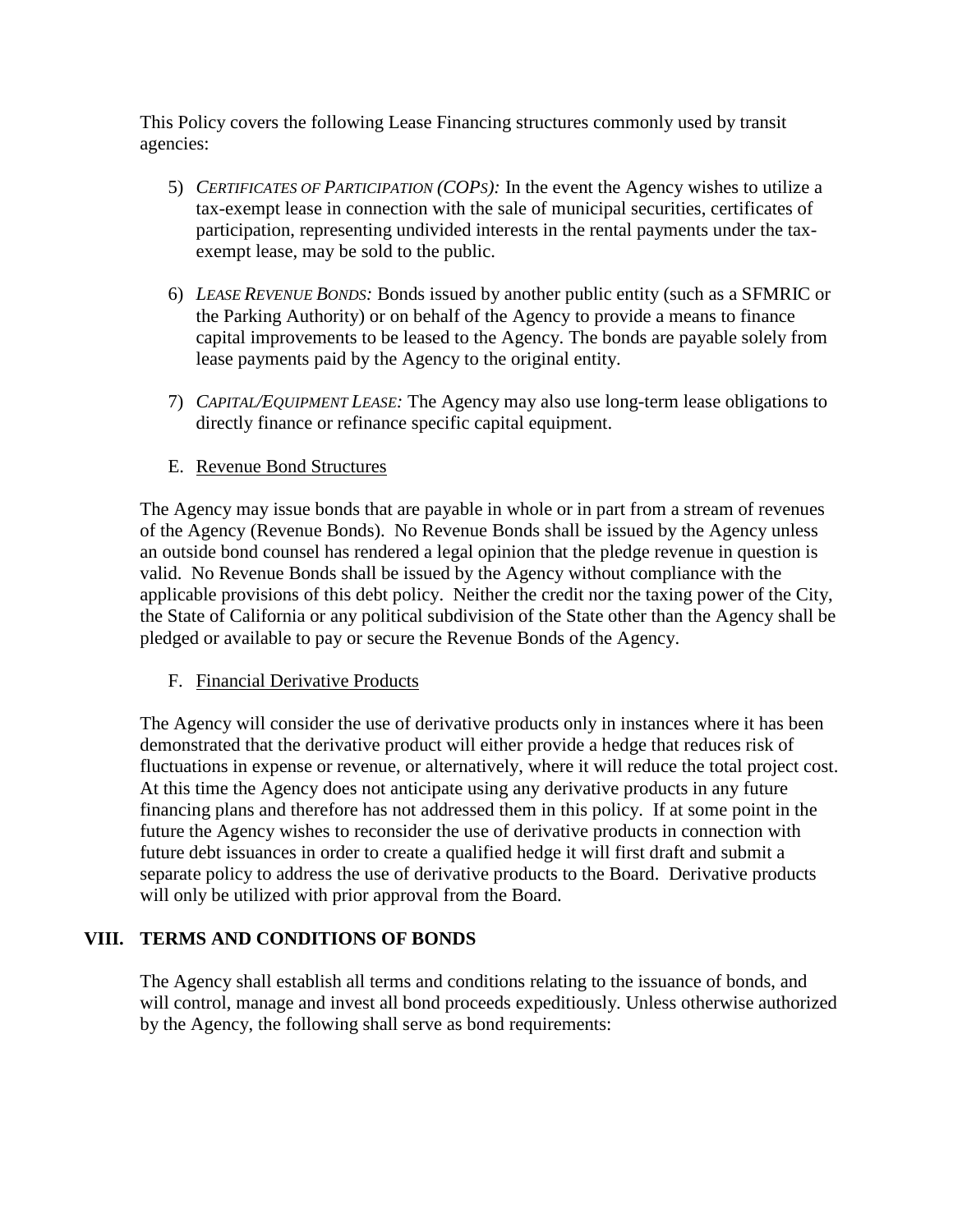## A. General Guidelines for all Agency Borrowings

Unless changed by Board action, it is the policy of the Agency to meet the targets listed below. These limits, in combination with the Agency's updated Capital Budget and 5-Year CIP which are, in turn, guided by the Agency's Strategic Plan and Long Range Transit Plan. By following the guidelines established in these planning documents the Agency will ensure that it continues to provide essential operational services while planning for the timely replacement, rehabilitation, repair and expansion of its capital investments.

- 1) The Agency will seek to maintain aggregate annual debt service on long-term debt at a level not-to-exceed 5% of the Agency's annual Board approved Operating Budget. The actual terms and conditions specific to each debt issue will be controlled by the applicable documents.
- 2) So long as the above conditions are met, the Agency will seek to minimize the level of debt outstanding consistent with the most recent Capital Budget and 5-Year CIP.
- 3) The Agency will comply with all applicable tax laws relating to tax exempt debt. Tax law requirements include that, at the time of issuance, the Agency shall reasonably expect to expend new money bond proceeds within three years of the date of issuance.

# B. Term

In accordance with applicable tax law, all capital improvements financed through the issuance of debt will be financed for a period not to exceed the 120% of the average useful life of the assets being financed.

#### C. Additional Bonds Test

To the extent the Agency is issuing Revenue Bonds as contemplated by this policy, the associated security documents must contain a well formulated Additional Bonds Test which limits the issuance of additional debt secured by the Pledged Revenues. While the specific formulation of the Additional Bonds Test may vary depending on the type of Revenue Bonds being contemplated, the Agency will utilize an Additional Bonds which establishes a limitation on new issuances such that the Pledged Revenues are no less than one and a half times (1.5x) the maximum annual principal and interest and debt service for the aggregate outstanding senior lien Revenue Bonds including the debt service for the new issuance.

D. Lien Levels

Senior and Junior Liens for the Agency's borrowing program may be utilized in a manner that will allow for the most beneficial use of the revenue source(s) securing the borrowing.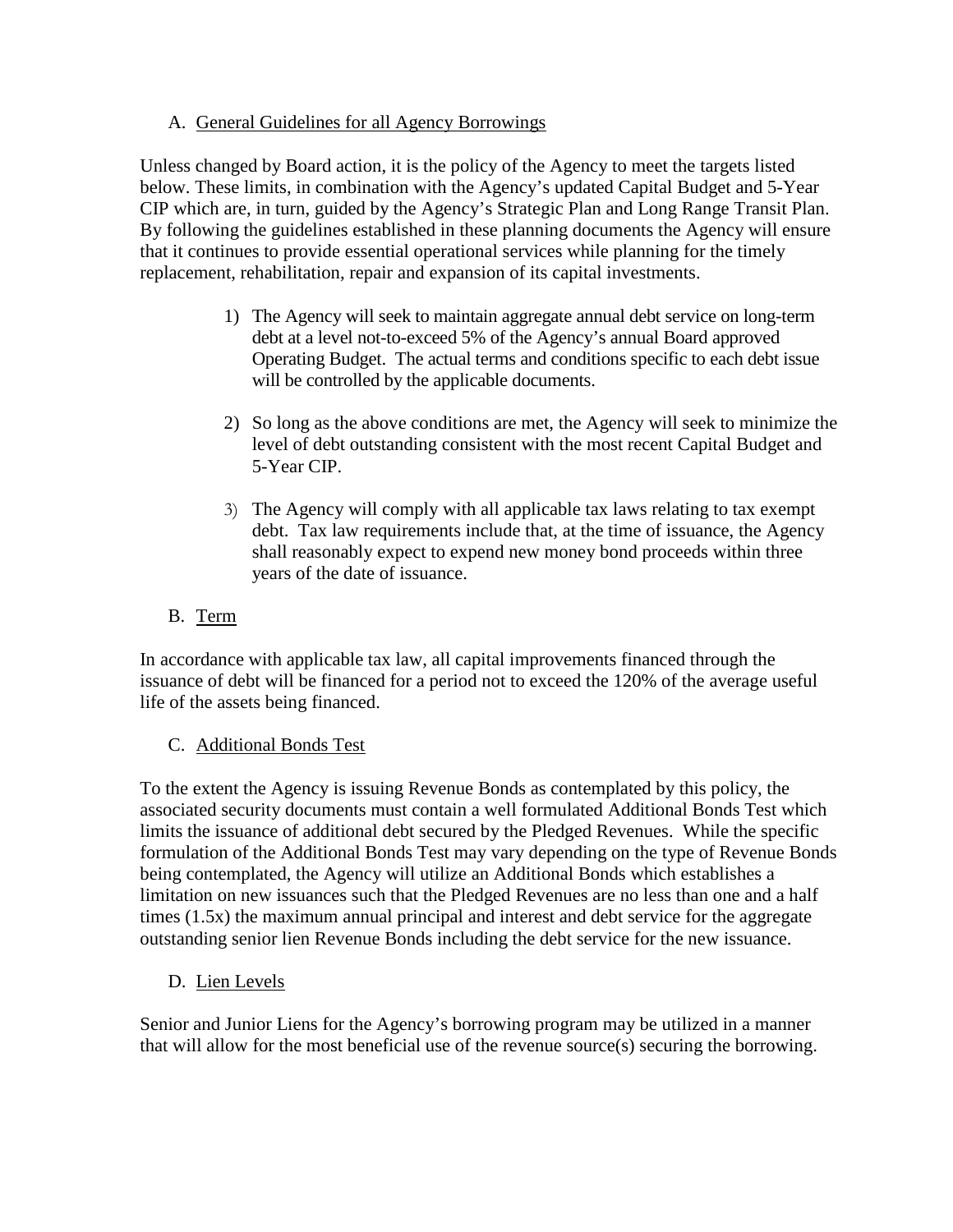#### E. Debt Service Structure

The Agency's debt service structure will be developed and maintained to achieve strong credit ratings while addressing the overall revenue constraints and capacity of the Agency. The Agency will first consider a level debt service structure, in aggregate for all outstanding bond issuances, when evaluating proposed borrowing strategies. In the case of assets with shorter useful lives and the expectation of near-term revenues, the Agency may wish to accelerate the repayment of a specific borrowing to reduce interest costs. The Agency shall maintain the flexibility to consider deferred repayment structures if appropriate.

## F. Call Provisions

The Agency shall seek to include the optional call rights on bonds with a final maturity of more than 10 years, consistent with optimal pricing of such bonds. Call premiums, if any, should be consistent with then prevailing market standards so as to produce the most advantageous borrowing cost for the Agency.

## G. Debt Service Reserve Funds

The Agency will evaluate the need to issue bonds that are secured, in part, by amounts on deposit in or credited to a debt service reserve fund or account in order to minimize the net cost of borrowing and/or to provide additional reserves for debt service or other purposes. Debt service reserve funds may secure one or more series of bonds, and may be funded by proceeds of bonds, other available moneys of the Agency, and/or by suitable surety policies, letters or lines of credit or other similar instruments. Appropriately rated surety policies, letters or lines of credit or other similar instruments may be substituted for amounts on deposit in a debt service reserve fund if such amounts are needed for capital projects or other purposes.

#### H. Capitalized Interest Accounts

The Agency may choose to establish a Capitalized Interest Account in connection with a specific bond issuance whose proceeds shall be used for the payment of interest related to the bonds for a period of time. Capitalized Interest Accounts are most commonly used when a bond financed project generates revenue that is the primary source of repayment for the bonds or, in the case of lease financings, during the construction period of the project being financed. In the event that project revenues will not be available until a period of time after project construction is completed, a Capitalized Interest Account may serve as the alternative source of funds used to pay interest to bondholders. Generally, a Capitalized Interest Account for a specific bond issuance may be funded through substantial project completion plus a period of no more than 18 months, but no more than a total of three years. In any event, when issuing Tax-Exempt Bonds the Agency will adhere to all relevant IRS regulations pertaining to limitations on the funding of Capitalized Interest Accounts.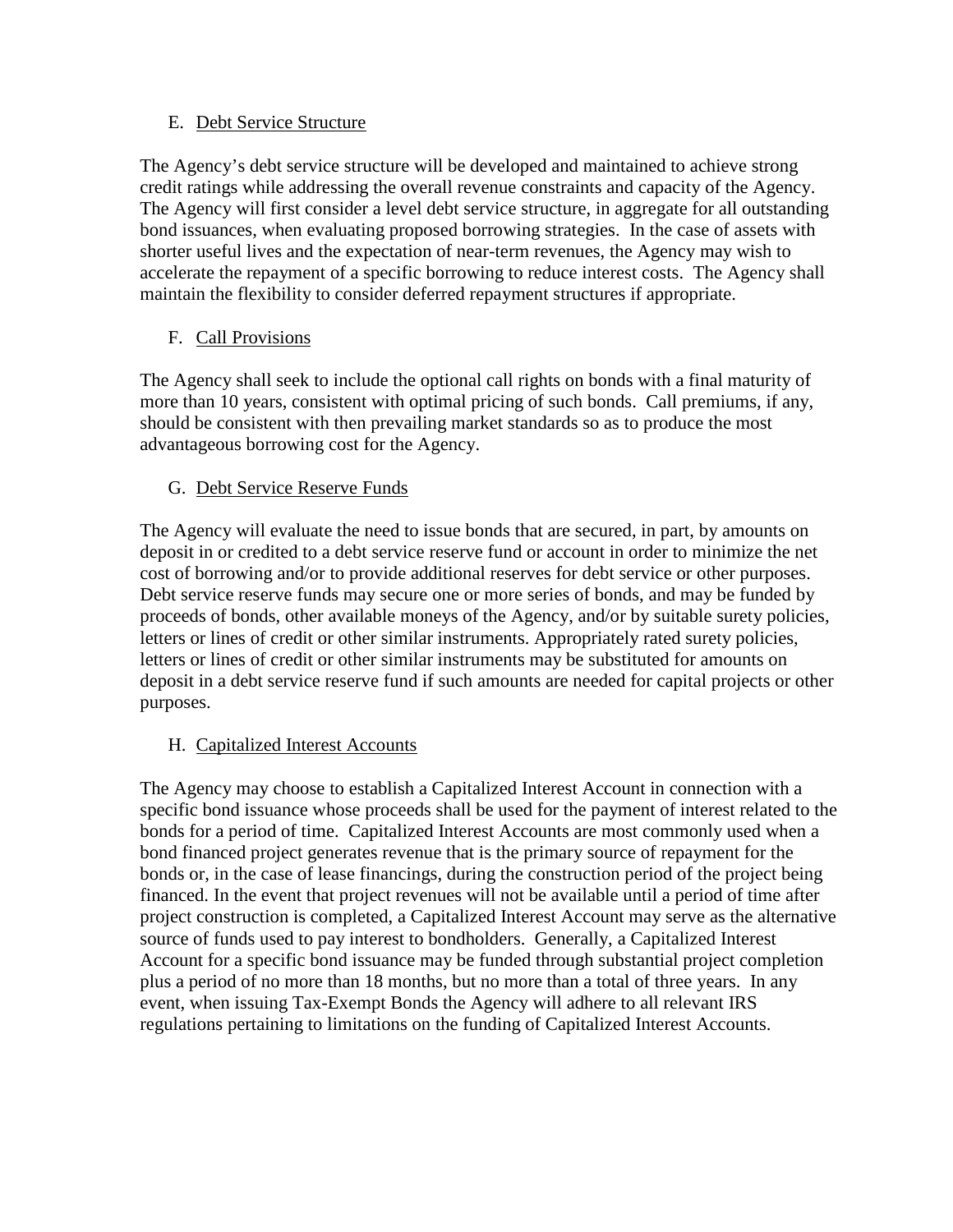## **IX. THIRD PARTY CREDIT ENHANCEMENT**

The Agency may secure credit enhancement for its debt from third-party credit providers to the extent such credit enhancement is available upon reasonable, competitive and costeffective terms. Such credit enhancement may include municipal bond insurance (Bond Insurance), letters of credit and lines of credit (collectively and individually, Credit Facilities), as well as other similar instruments. Credit enhancement providers shall be selected on a competitive or negotiated basis dependent upon procurement requirements and market constraints.

#### A. Bond Insurance

All or any portion of an issue of bonds may be secured by Bond Insurance provided by municipal bond insurers (Bond Insurers) if it is economically advantageous to do so, or if it is otherwise deemed necessary or desirable in connection with a particular issue of Bonds. The relative cost or benefit of Bond Insurance may be determined by comparing the amount of the Bond Insurance premium to the present value of the estimated interest savings to be derived as a result of the insurance.

## B. Credit Facilities

The issuance of certain types of bonds requires a letter of credit or line of credit (a "Credit Facility") from a commercial bank or other qualified financial institution to provide liquidity and/or credit support. The types of bonds where a Credit Facility may be necessary include commercial paper and variable rate bonds.

The criteria for selection of a Credit Facility provider shall include the following:

- 1) Long-term ratings from at least two nationally recognized credit rating agencies ("Rating Agencies") that have, at the time of selection, no rating below A2/A/A;
- 2) Short-term ratings from at least two Rating Agencies of at least P-1/A-1/F1 or equivalent;
- 3) Experience providing such facilities to state and local government issuers;
- 4) Fees, including initial and ongoing costs of the Credit Facility; draw, transfer and related fees; legal counsel fees; termination fees and any trading differential; and
- 5) Willingness to agree to the terms and conditions proposed or required by the Agency.

## **X. REFINANCING OUTSTANDING DEBT**

The Agency shall have the responsibility to analyze outstanding bond issues for refunding opportunities that may be presented by underwriting and/or financial advisory firms. The Agency will consider the following issues when analyzing possible refunding opportunities: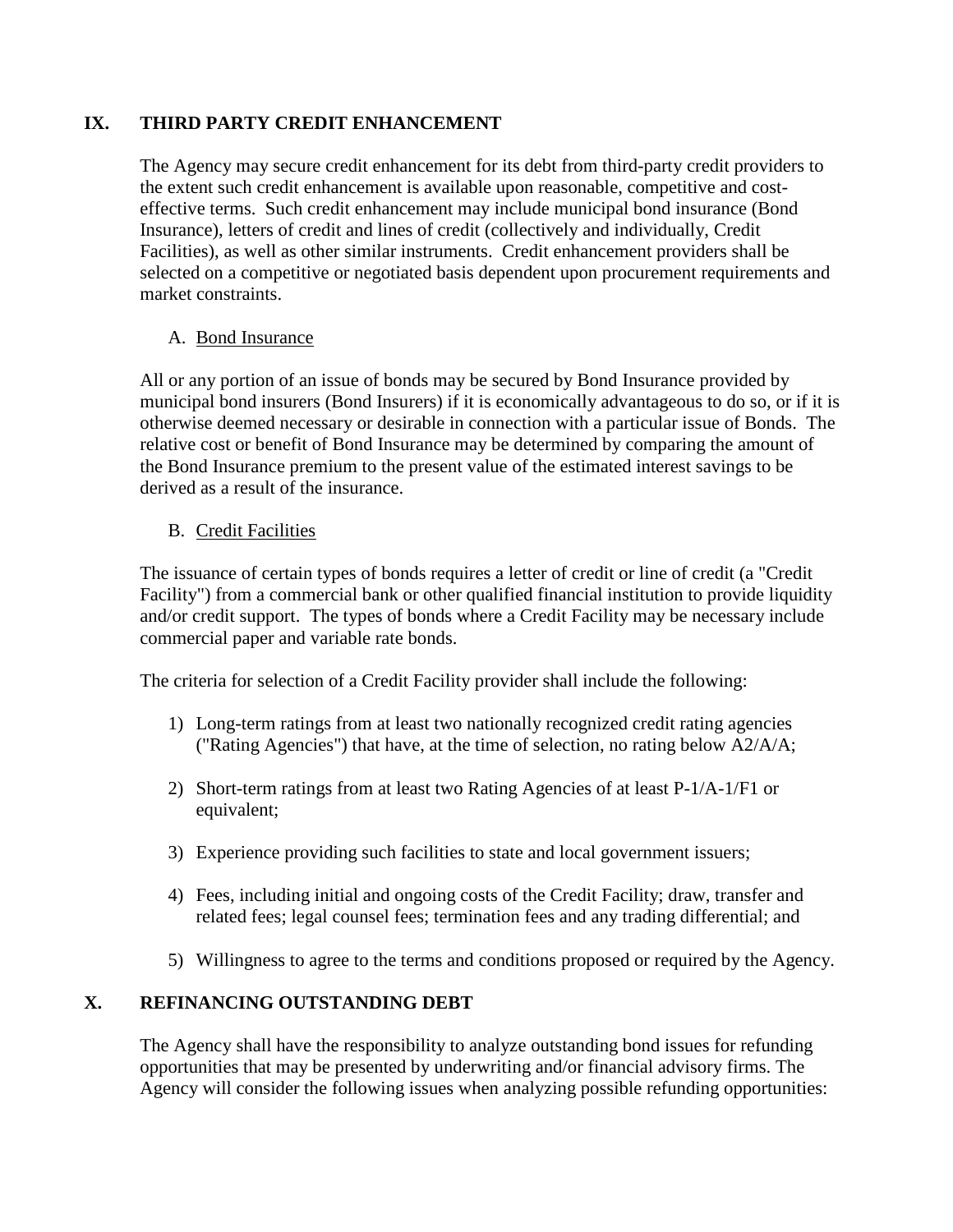#### A. Debt Service Savings

The Agency has established a minimum net present value (NPV) debt service savings threshold goal of three (3) percent of the refunded bond principal amount unless there are other compelling reasons for refinancing. The present value savings will be net of all costs related to the refinancing.

#### B. Restructuring

The Agency may restructure outstanding debt to meet unanticipated revenue expectations, mitigate irregular debt service payments, release reserve funds or amend restrictive bond covenants.

## C. Term of Refunding Issues

The Agency may refund bonds within the term of the originally issued debt. However, the Agency may consider maturity extension, when necessary to achieve a desired outcome, provided that such extension is legally permissible and potential credit impacts are adequately evaluated. The remaining useful life of the financed facility and the concept of inter-generational equity should guide this decision.

## D. Escrow Structuring

The Agency shall utilize the least costly securities available in structuring refunding escrows. A certificate from a third party agent, who is not a broker-dealer, is required stating that the securities were procured through an arms-length, competitive bid process (in the case of open market securities), that such securities were more cost effective than State and Local Government Series Obligations (SLGS), and that the price paid for the securities was reasonable within Federal guidelines. Under no circumstances shall an underwriter, agent or financial advisor sell escrow securities to the Agency from its own account.

#### E. Arbitrage

The Agency shall take all necessary steps to optimize escrows and to avoid negative arbitrage in its refunding. Any resulting positive arbitrage will be rebated as necessary according to Federal guidelines.

# **XI. METHODS OF BOND SALES**

The Agency will determine, on a case-by-case basis, whether to sell its bonds competitively or through negotiation.

A. Competitive Sale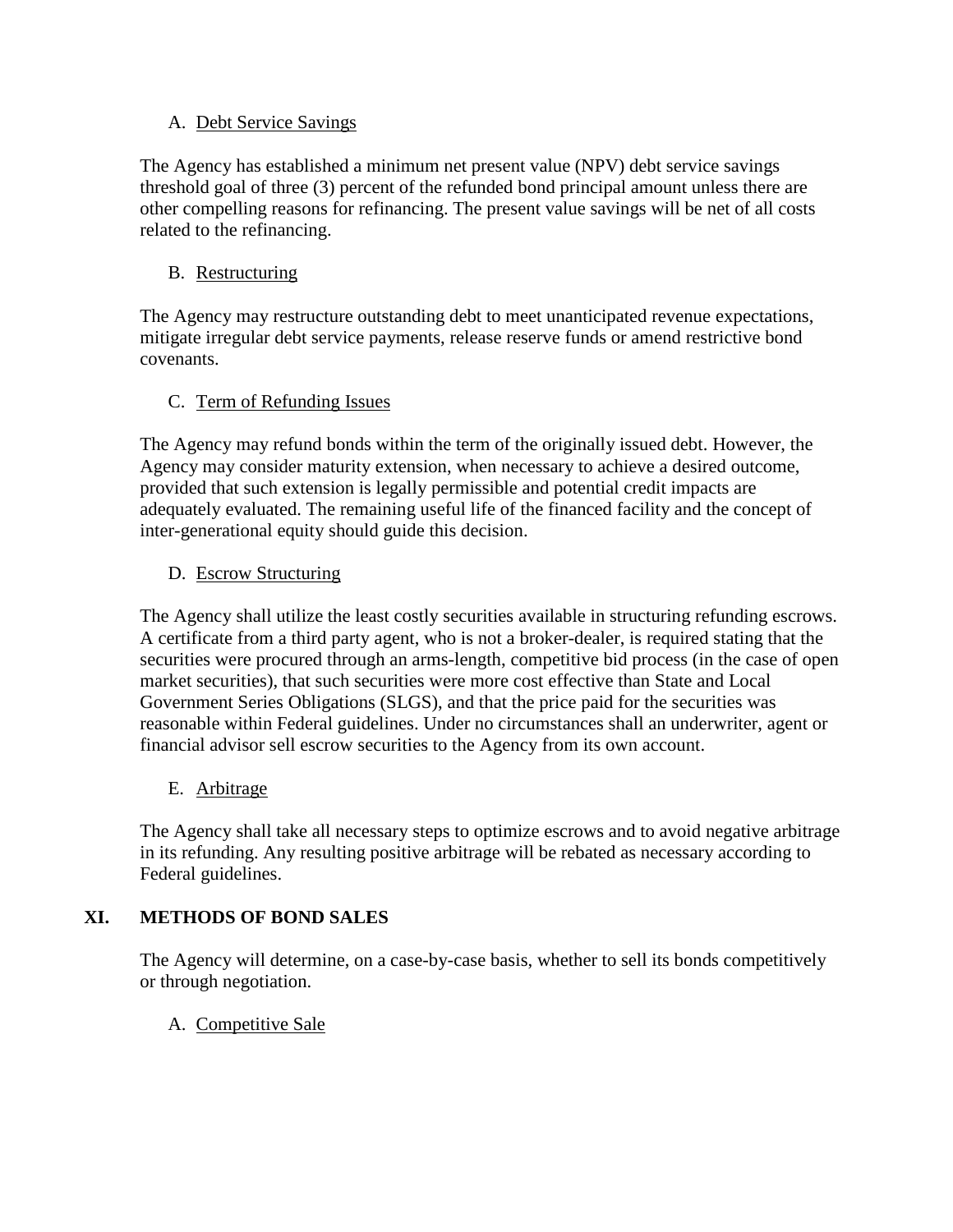In a competitive sale, the Agency's bonds shall be awarded to the bidder providing the lowest true interest cost as long as the bid adheres to the requirements set forth in the official notice of sale. Conditions under which a competitive sale would be preferred are as follows:

- 1) Bond prices are stable and/or demand is strong
- 2) Market timing and interest rate sensitivity are not critical to the pricing
- 3) Participation from DBE firms is best efforts and not required for winning bid
- 4) There are no complex explanations required during marketing regarding issuer's projects, media coverage, political structure, political support, funding or credit quality
- 5) The bond type and structure are conventional
- 6) Manageable transaction size
- 7) Proposed security and repayment source have strong credit rating
- 8) Proposed security and repayment source are well known to investors
- B. Negotiated Sale

The Agency recognizes that some securities are best sold through negotiation. Conditions under which a negotiated sale would be preferred are as follows:

- 1) Bond prices are volatile
- 2) Demand is weak or supply of competing bonds is high
- 3) Market timing is important, such as for refundings
- 4) Proposed security and repayment source have lower or weakening credit rating
- 5) Proposed security and repayment source are not well known to investors
- 6) Sale and marketing of the bonds will require complex explanations about the issuer's projects, media coverage, political structure, political support, funding, or credit quality
- 7) The bond type and/or structural features are non-standard, such as for a forward delivery bond sale, issuance of variable rate bonds, or where there is the use of derivative products
- 8) Early structuring and market participation by underwriters are desired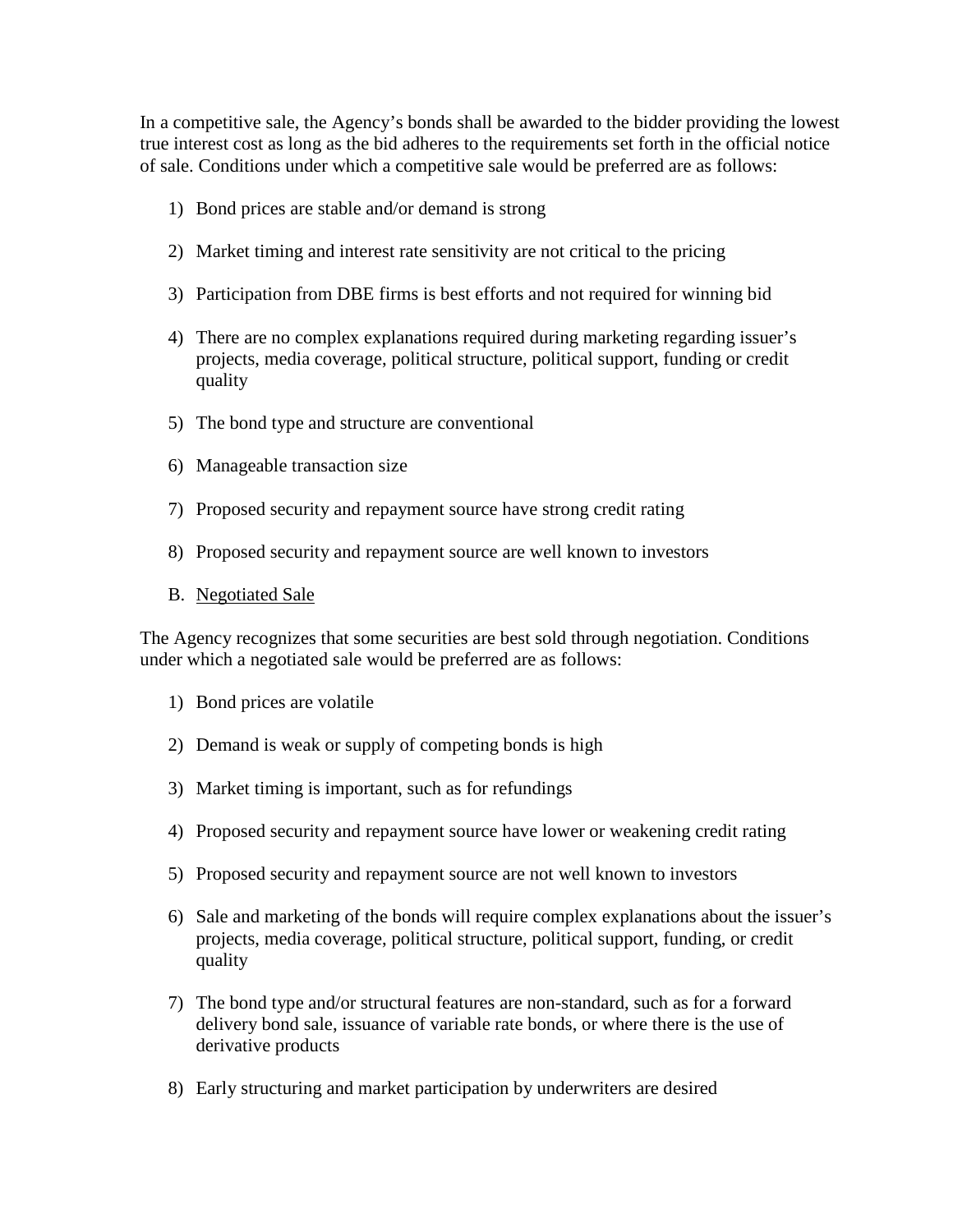- 9) The par amount for the transaction is significantly larger than normal
- 10) Demand for the bonds by retail investors is expected to be high
- 11) Participation from DBE firms is desired
- C. Private Placement

The Agency may elect to privately place its debt. Such placement shall only be considered if this method is demonstrated to result in a cost savings to the Agency relative to other methods of debt issuance and/or the terms and conditions of a private placement are more favorable to the Agency than those terms achieved through a publicly sold transaction.

#### **XII. MARKET RELATIONSHIPS**

#### A. Rating Agencies and Investors

The CFO shall be responsible for maintaining the Agency's relationships with Moody's Investors Service, Standard & Poor's and Fitch Ratings, as appropriate. The Agency may, from time-to-time, choose to deal with only one or two of these agencies as circumstances dictate. Use of other market accepted rating agencies (e.g. Kroll) may be considered based upon meeting best needs of the Agency. In addition to general communication, the CFO shall: (1) meet with credit analysts on a periodic basis to provide program updates, (2) prior to each competitive or negotiated sale, offer conference calls with rating agency analysts in connection with the planned sale and (3) ensure the prompt delivery of pertinent public documents including, but not limited to, the Agency's Annual Financial Statements and Bi-Annual Budgets.

#### B. Agency Communication

The CFO shall provide the Board with feedback from rating agencies and/or investors regarding the Agency's financial strengths and weaknesses and recommendations for addressing any weaknesses.

#### **XIII. CONTINUING DISCLOSURE AND POST ISSUANCE TAX COMPLIANCE**

The Agency shall remain in compliance with SEC Rule 15c2-12 by filing its annual financial statements and other financial and operating data for the benefit of its bondholders. In accordance with the Continuing Disclosure Certificate of the Agency's bonds, the Agency shall file such information within 270 days of the close of the fiscal year (or March 27 of each year or March 26 of leap years). In addition, the Agency also establishes an internal policy target to complete the filing of its annual financial statements and operating data with Electronic Municipal Market Access (EMMA) by March 1 of each fiscal year.

The CFO will ensure the Agency's timely filing for official statements, annual financial statements, annual reports, and all requisite event filings. The CFO may also consult with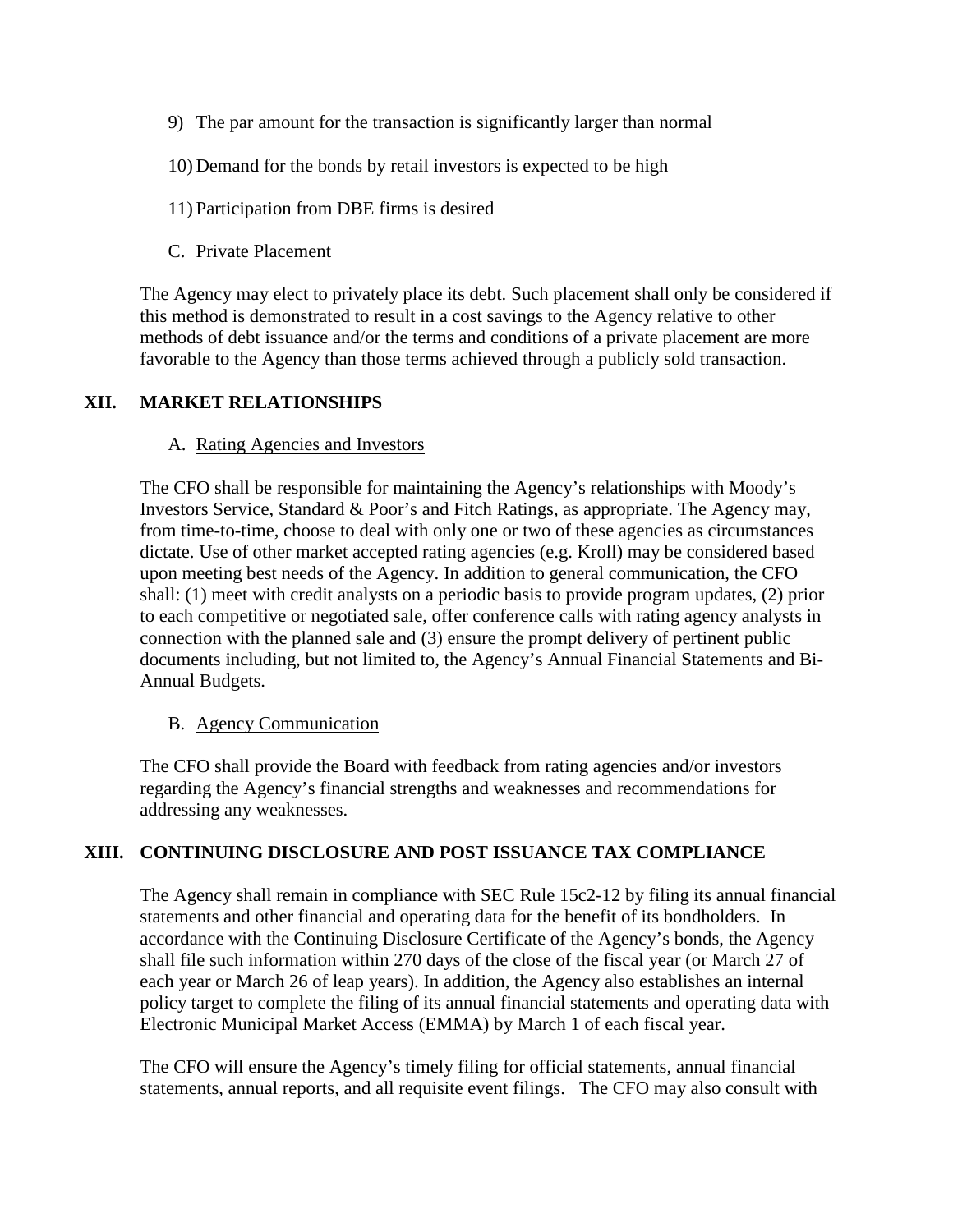the Legal Counsel or its Financial Advisors to assist in the preparation and filing of the Agency's requirements and to ensure that all disclosure filings are materially consistent and complete. In the event that any omissions in filing are discovered, upon learning about the omission, the CFO shall take steps to immediately remedy any deficiency.

The SFMTA shall provide timely notices following the occurrence of any significant and/or material events within 10 business days as described in the Continuing Disclosure Certificate. These continuing disclosure events include: (Events 1-9 are to be reported in every instance- always material. Events 10-16 only if deemed "material")

- 1. Principal and interest payment delinquencies;
- 2. Unscheduled draws on debt service reserves reflecting financial difficulties;
- 3. Unscheduled draws on credit enhancement reflecting financial difficulties;
- 4. Substitution of credit or liquidity providers, or their failure to perform;
- 5. Adverse tax opinion or issuance by the Internal Revenue Service of proposed or final determination of taxability or of a Notice of Proposal Issue (IRS Form 5701-TEB);
- 6. Tender offers;
- 7. Defeasances;
- 8. Rating changes; or
- 9. Bankruptcy, insolvency, receivership or similar event of the obligated person;
- 10. Unless described in number (5) above, other notices or determinations by the Internal Revenue Service with respect to the tax status of the Bonds or other events affecting the tax status of the Bonds;
- 11. Modifications to rights of the bondholders;
- 12. Optional, unscheduled or contingent bond calls;
- 13. Release, substitution, or sale of property securing repayment of the Agency's bonds;
- 14. Non-payment related defaults;
- 15. Certain merger, consolidation or acquisition transactions of the obligated persons; or
- 16. Appointment of a successor or additional trustee or the change of name of a trustee.

The Agency may also determine to make voluntary market disclosure on EMMA as it deems appropriate.

The Agency may also retain a dissemination agent (currently the Agency acts as its own agent) to manage the timing and issuance of such notices. The Agency shall also retain all filing confirmations from EMMA and from the Trustee as documented evidence of completing all requirements on time.

. In addition to complying with all applicable continuing disclosure requirements, the Agency will bear primary responsibility for all ongoing tax compliance matters relating to the obligations (referred to herein as the Bonds) issued by the SFMTA and subject to the terms of these Policies. The person(s) who hold the following title(s) shall be responsible for monitoring ongoing tax compliance matters relating to the Bonds, including compliance with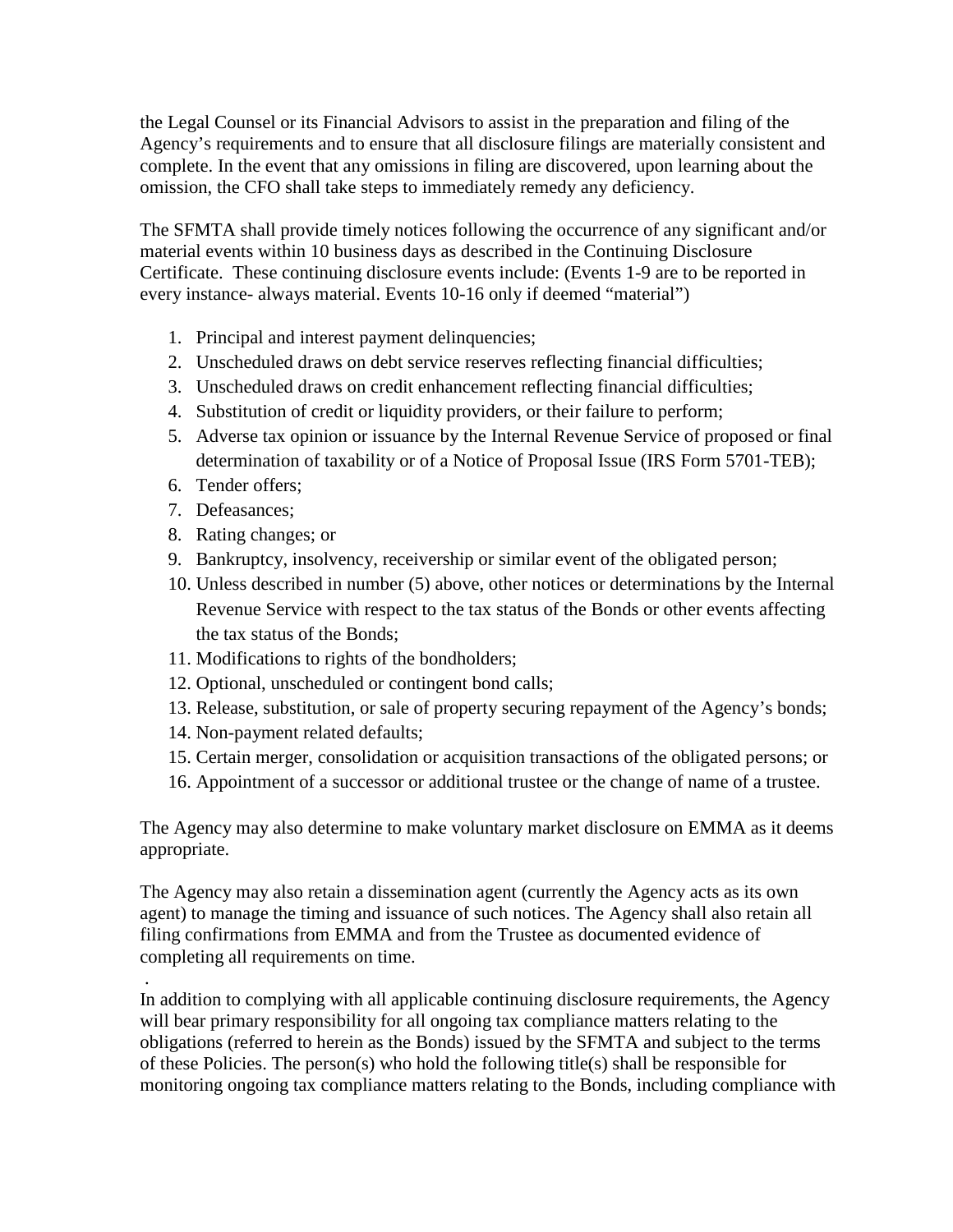the arbitrage rebate requirements of Section 148 of the Code, as set forth in these Procedures, which are intended to satisfy Section 7.2.3.4.4 of the Internal Revenue Manual: CFO

## A. External Advisors/Documentation

- 1) The CFO, to the extent necessary, will consult with legal counsel and advisors following issuance of the Bonds to ensure that all applicable post-issuance requirements in fact are met. Such consultation will include, without limitation, questions about future contracts with respect to the use of Bond-financed or refinanced assets.
- 2) The CFO will from time to time engage expert advisors (each a Rebate Service Provider) to assist in the calculation of arbitrage rebate payable in respect of the investment of Bond proceeds as required under the Code.
- 3) The CFO shall prepare (or cause to be prepared) regular, periodic statements regarding the investments and transactions involving Bond proceeds and such statements shall be delivered to the Internal Revenue Service if it so requests.

## B. Arbitrage Rebate and Yield

In connection with Bonds subject to these Policies the CFO shall be responsible for:

- 1) Engaging the services of a Rebate Service Provider and, prior to each rebate calculation date, causing the trustee or other account holder to deliver periodic statements concerning the investment of Bond proceeds to the Rebate Service Provider;
- 2) Providing to the Rebate Service Provider additional documents and information reasonably requested by the Rebate Service Provider;
- 3) Monitoring efforts of the Rebate Service Provider;
- 4) Assuring payment of required rebate amounts, if any, no later than 60 days after each 5-year anniversary of the issue date of the Bonds, and no later than 60 days after the last Bond of each issue is redeemed;
- 5) During the construction period of each capital project financed in whole or in part by Bonds, monitoring the investment and expenditure of Bond proceeds and consult with the Rebate Service Provider to determine compliance with any applicable exceptions from the arbitrage rebate requirements during each 6-month spending period up to 6 months, 18 months or 24 months, as applicable, following the issue date of the Bonds; and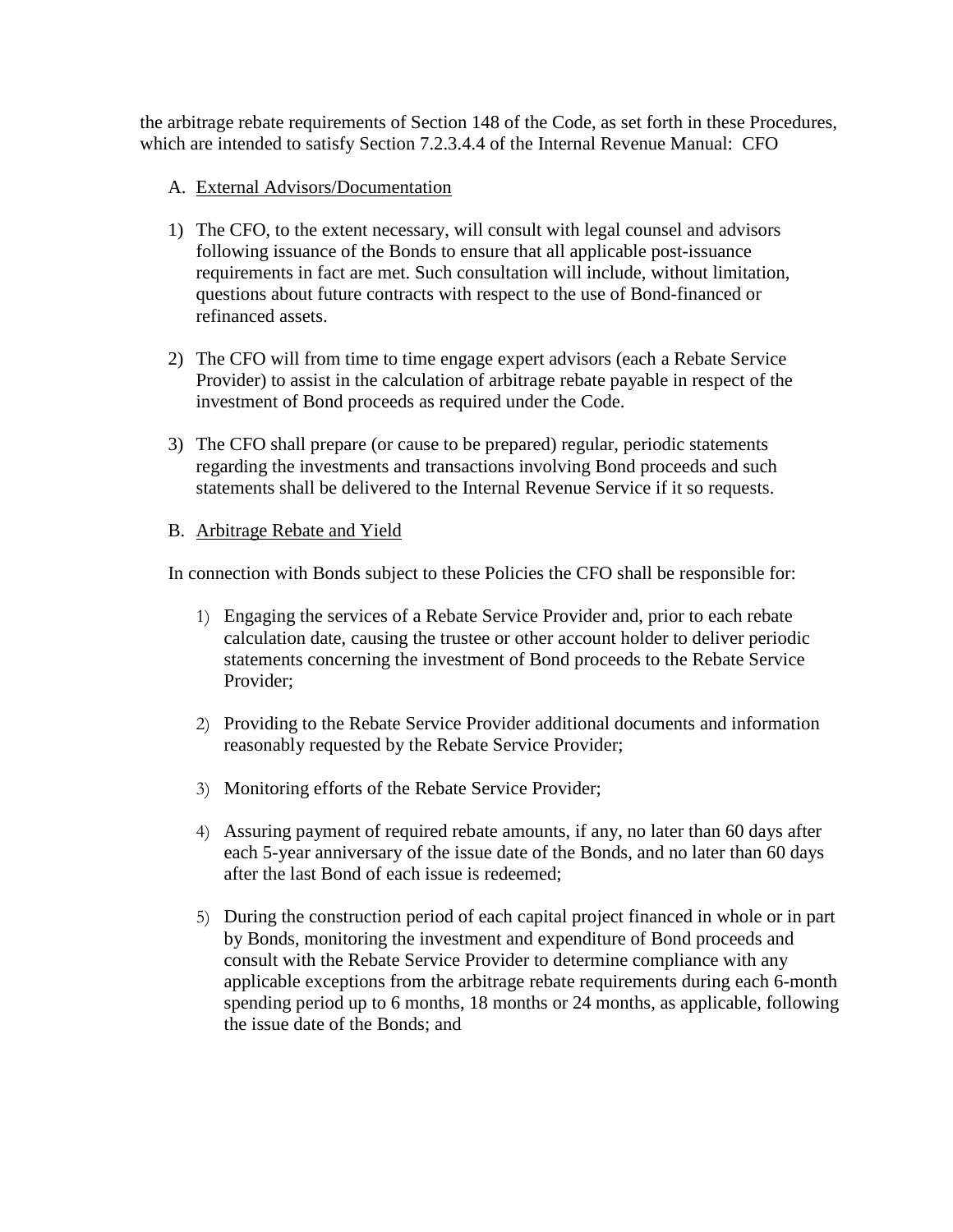6) Retaining copies of all arbitrage reports and account statements as described below under "Record Keeping Requirements" and, upon request, providing such copies to the Internal Revenue Service.

#### C. Use of Bond Proceeds and Bond-Financed or Refinanced Assets

The CFO, and/or his or her designees, shall be responsible for:

- 1) Monitoring the use of Bond proceeds and the use of Bond-financed or refinanced assets (e.g., facilities, furnishings or equipment) throughout the term of the Bonds to ensure compliance with covenants and restrictions set forth in any tax agreement relating to the Bonds;
- 2) Maintaining records identifying the assets or portion of assets that are financed or refinanced with proceeds of each issue of Bonds, including a final allocation of Bond proceeds as described below under "Record Keeping Requirements";
- 3) Internal Control Procedures for Bond proceeds held by the Treasurer of the City, the expenditure of proceeds shall conform to Charter Section 3.015(i) of the Charter or any successor section, which states, "All disbursements of funds in the custody of the Treasurer must be authorized by the Controller." Agency staff shall adhere to the internal control procedures established by the Treasurer and the Controller from time to time for the expenditure of such Bond proceeds. For Bond proceeds held by a Bond trustee, each request for expenditure of such Bond proceeds shall be approved by both the contract project manager (or a designee) and an Authorized Agency Representative, meaning, for purposes of this section, a member of Agency staff authorized by the Transportation Director to provide instructions to the applicable Bond trustee. If the contract project manager or designee is also an Authorized Agency Representative, he or she may not act alone to request payment of an invoice from Bond proceeds; the approval of a second Authorized Agency Representative is required. Agency staff shall establish and implement such additional internal control procedures as may be necessary to ensure that Bond proceeds are directed to the intended use.
- 4) Maintaining records and filing such bond data as to be required by the California Debt and Investment Advisory Commission (CDIAC) annual debt transparency report, applicable for Bonds issued by the Agency after January 1, 2017.
- 5) Consulting with legal counsel and financial advisers in the review of any contracts or arrangements involving use of Bond-financed or refinanced assets to ensure compliance with all covenants and restrictions set forth in the Tax Agreement relating to the Bonds;
- 6) Maintaining records for any contracts or arrangements involving the use of Bondfinanced or refinanced assets as described below under "Record Keeping Requirements";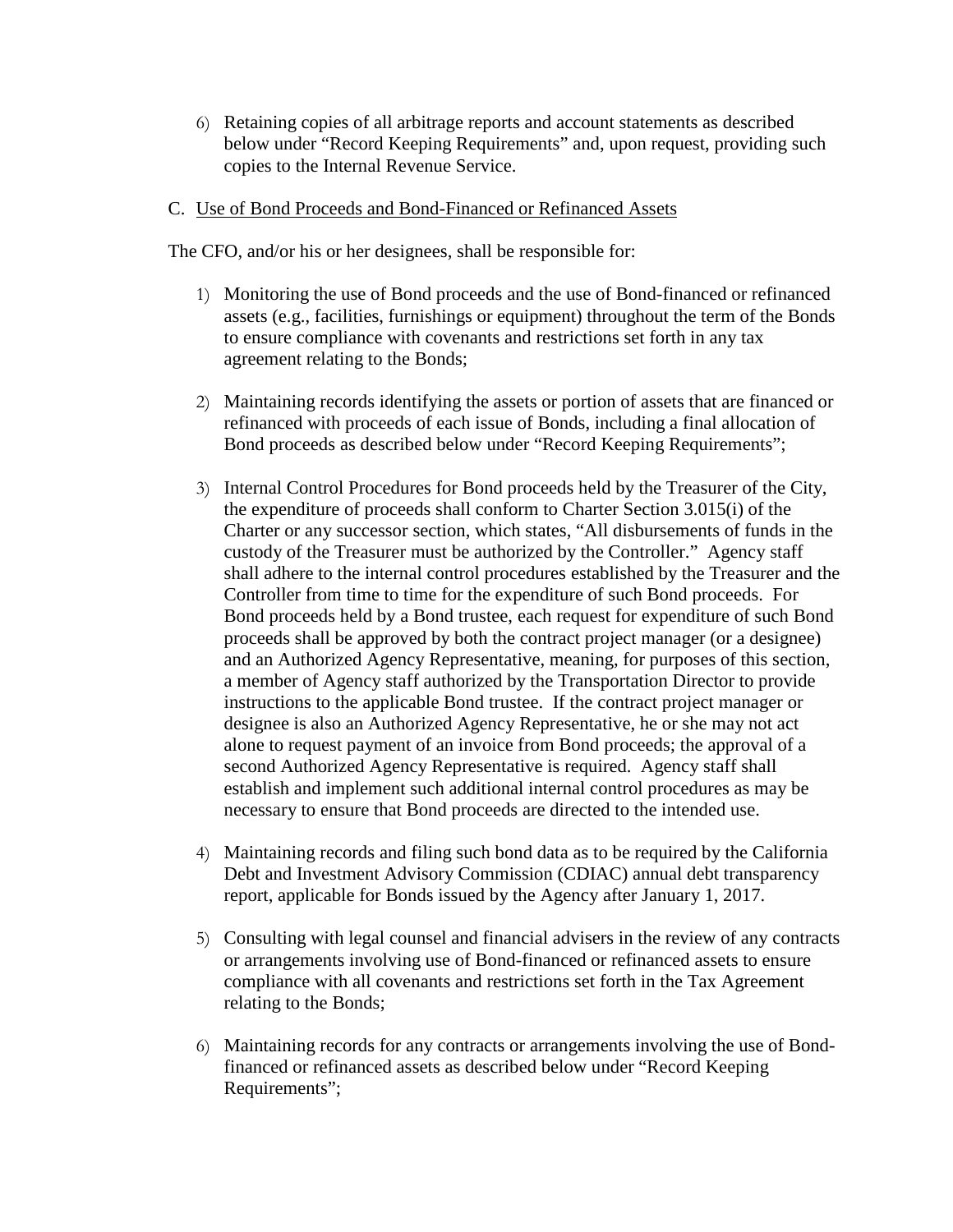- 7) Conferring at least annually with personnel responsible for Bond-financed or refinanced assets to identify and discussing any existing or planned use of Bondfinanced or refinanced assets, to ensure that those uses are consistent with all covenants and restrictions set forth in the Tax Agreement relating to the Bonds; and
- 8) To the extent that the CFO discovers that any applicable tax restrictions regarding use of Bond proceeds and Bond-financed or refinanced assets will or may be violated, consulting promptly with bond counsel and other legal counsel and advisers to determine a course of action to remediate all nonqualified bonds, if such counsel advises that a remedial action is necessary.

#### D. Record Keeping

The CFO shall be responsible for maintaining the following documents for the term of each issue of Bonds (including Refunding Bonds, if any) plus at least three years:

- 1) A copy of the Bond closing transcript(s) and other relevant documentation delivered to the City at or in connection with closing of the issue of Bonds, including any elections made by the City in connection therewith;
- 2) A copy of all material documents relating to capital expenditures financed or refinanced by Bond proceeds, including (without limitation) construction contracts, purchase orders, invoices, trustee requisitions and payment records, draw requests for Bond proceeds and evidence as to the amount and date for each draw down of Bond proceeds, as well as documents relating to costs paid or reimbursed with Bond proceeds and records identifying the assets or portion of assets that are financed or refinanced with Bond proceeds, including a final allocation of Bond proceeds;
- 3) A copy of all contracts and arrangements involving the use of Bond-financed or refinanced assets; and
- 4) A copy of all records of investments, investment agreements, arbitrage reports and underlying documents, including trustee statements, in connection with any investment agreements, and copies of all bidding documents, if any.

#### **XIV. PROFESSIONALS**

The Agency shall select its primary professional(s) by competitive process through a Request for Proposals (RFP).

A. Selection of Financing Team Members

The CFO will oversee the selection process for the Agency's financial advisors, underwriters (under a negotiated sale) and other financing team members. The City Attorney's Office will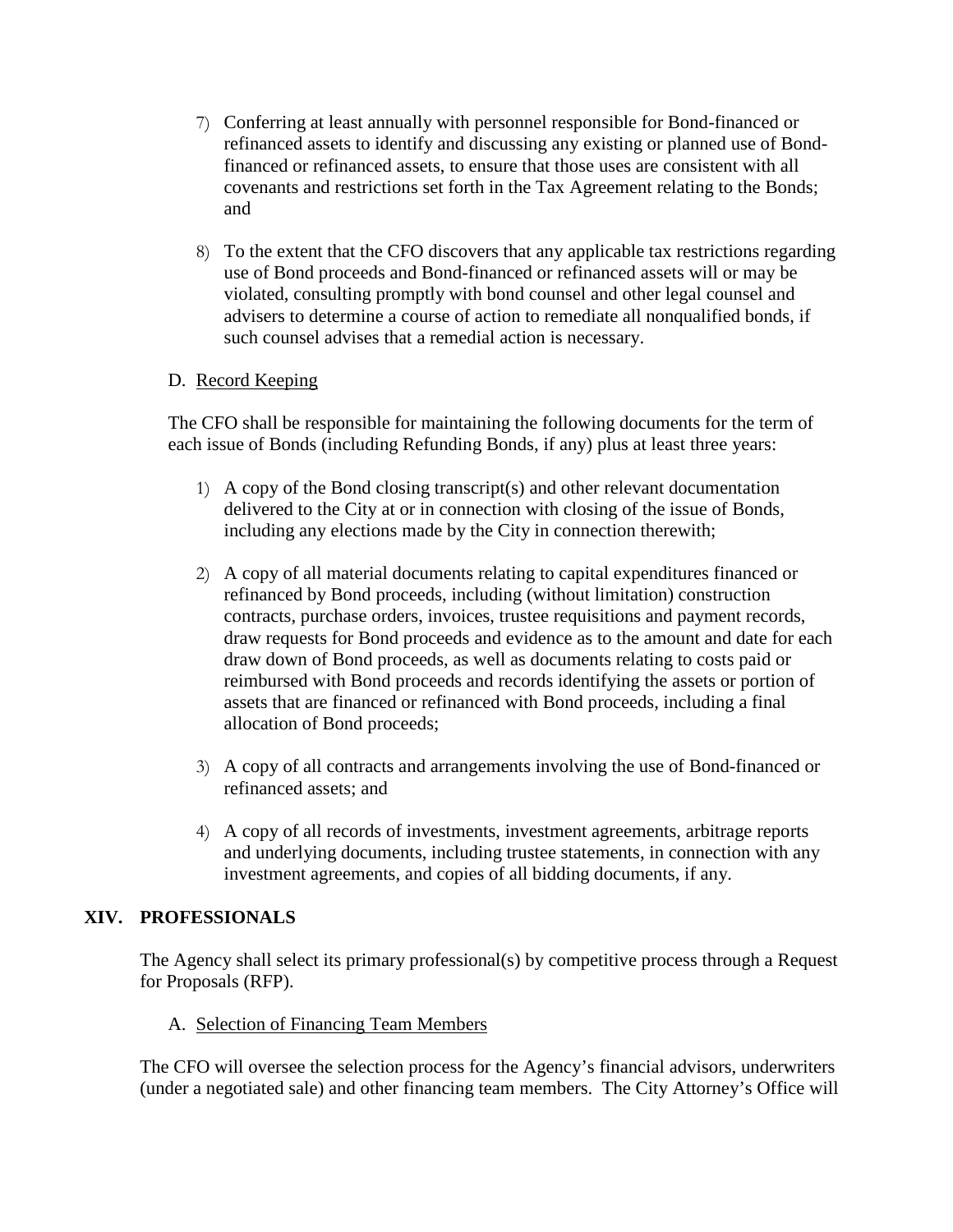oversee the selection process for legal professionals for the Agency's financings, including the selection of Bond Counsel and Disclosure Counsel.

B. Financial Advisor

The Agency shall utilize a financial advisor(s) to assist in its debt issuance and debt administration processes. Selection of the Agency's financial advisor(s) shall be based on, but not limited to, the following criteria:

- 1) Experience in providing consulting services to complex issuers
- 2) Knowledge and experience in structuring and analyzing complex issues
- 3) Experience and reputation of assigned personnel
- 4) Registration of such firm(s) as Municipal Advisor(s) by the SEC and MSRB
- 5) Fees and expenses
- 6) Such other appropriate criteria as determined by the Agency

Financial advisory services provided to the Agency shall include, but shall not be limited to the following:

- 1) Evaluation of risks and opportunities associated with debt issuance
- 2) Monitoring marketing opportunities
- 3) Evaluation of proposals submitted to the Agency by investment banking firms
- 4) Structuring and pricing
- 5) Preparation of request for proposals for other financial services such as trustee and paying agent services, printing, credit facilities, remarketing agent services, etc.
- 6) Advice, assistance and preparation for presentations with rating agencies and investors

The Agency also expects that its financial advisor will provide the Agency with objective advice and analysis, maintain the confidentiality of Agency financial plans, and be free from any conflicts of interest.

C. Bond Counsel

The Agency shall retain one or more bond counsel firms to provide ongoing legal advisory services with respect to the Agency's outstanding and proposed bonds and related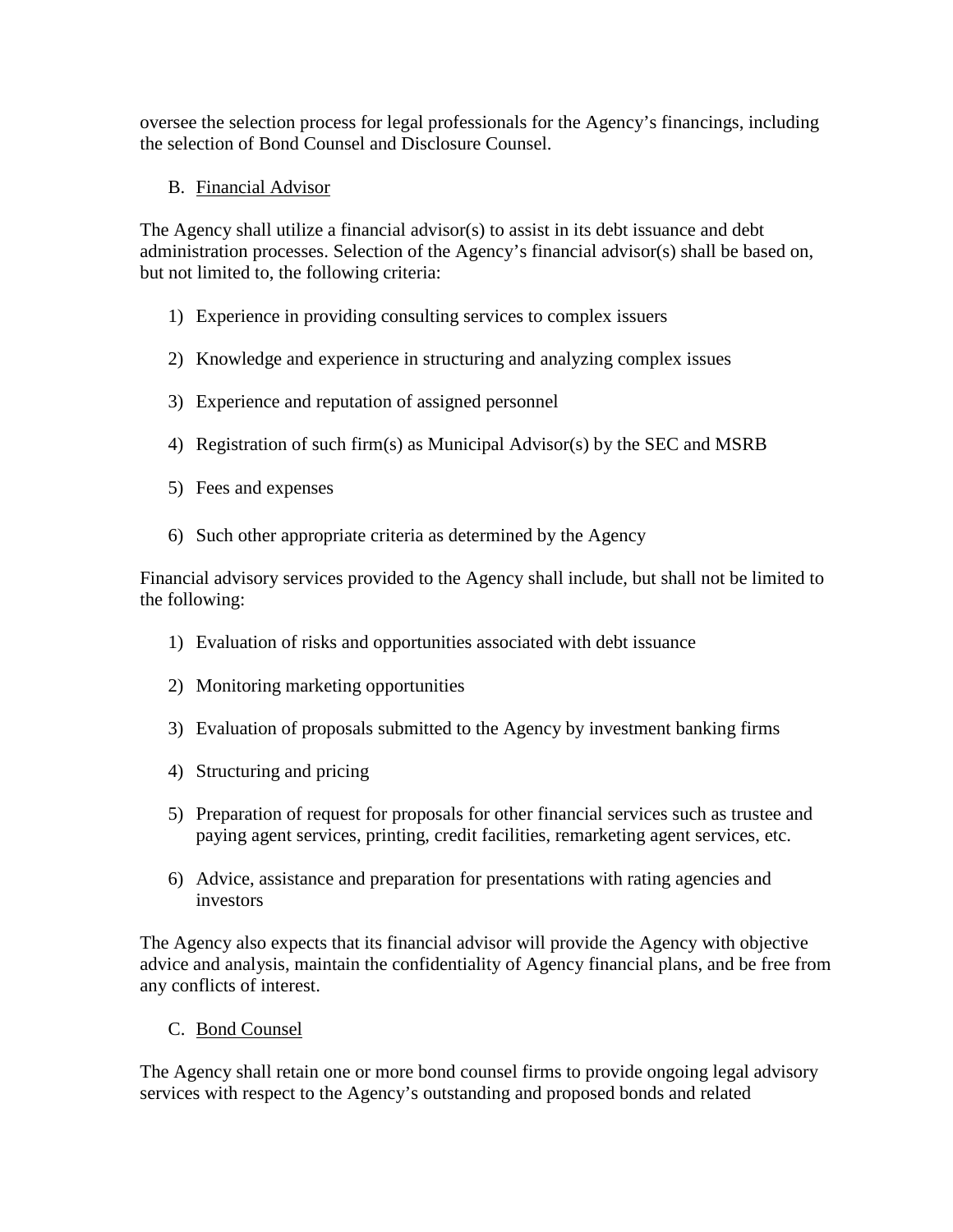agreements, including without limitation credit facilities, investment agreements and other similar matters.

Agency debt will include a written opinion by legal counsel affirming that the Agency is authorized to issue the proposed debt, that the Agency has met all constitution and statutory requirements necessary for issuance, and a determination of the proposed debt's federal income tax status. The approving opinion and other documents relating to the issuance of debt will be prepared by counsel with extensive experience in public finance and tax issues. Bond counsel will also deliver an opinion that the bonds are exempt from the registration requirements under the Federal securities laws.

# D. Disclosure Counsel

The Agency may retain a disclosure counsel firm to provide ongoing legal advisory services with respect to initial and continuing disclosure in connection with the Agency's outstanding and proposed bonds. The issuance of bonds by the Agency shall require a written negative assurance letter from the Agency's disclosure counsel regarding their absence of knowledge, after due review, regarding any material misstatement in or omission from the official statement or other public offering document with respect to the bonds.

# E. Dissemination Agent

The Agency may retain a dissemination agent to provide continuing disclosure agreements on behalf of the Agency for the purpose of filing annual reports and event notices with EMMA. The dissemination agent service shall be provided by the Agency, disclosure counsel, trustee or other appropriate party.

# F. Trustee and Fiscal Agent

The Agency may engage bond trustees and/or fiscal agents and paying agents, as necessary or appropriate, in connection with the issuance of its bonds. Bond trustees and fiscal agents shall have a minimum capitalization of \$100 million.

# G. Arbitrage Rebate Consultant

The Agency may engage an arbitrage rebate consultant to help identify the most costeffective way of satisfying the IRS arbitrage rebate reporting requirements connected to issuance of tax-exempt securities and to perform the periodic required arbitrage calculations that must be submitted to the IRS.

# H. Liquidity and Credit Facility Providers

When deemed to be prudent in the context of a specific financing, the Agency shall solicit competitive bids for liquidity and/or credit facilities from at least three providers that satisfy the requirements for that specific financing.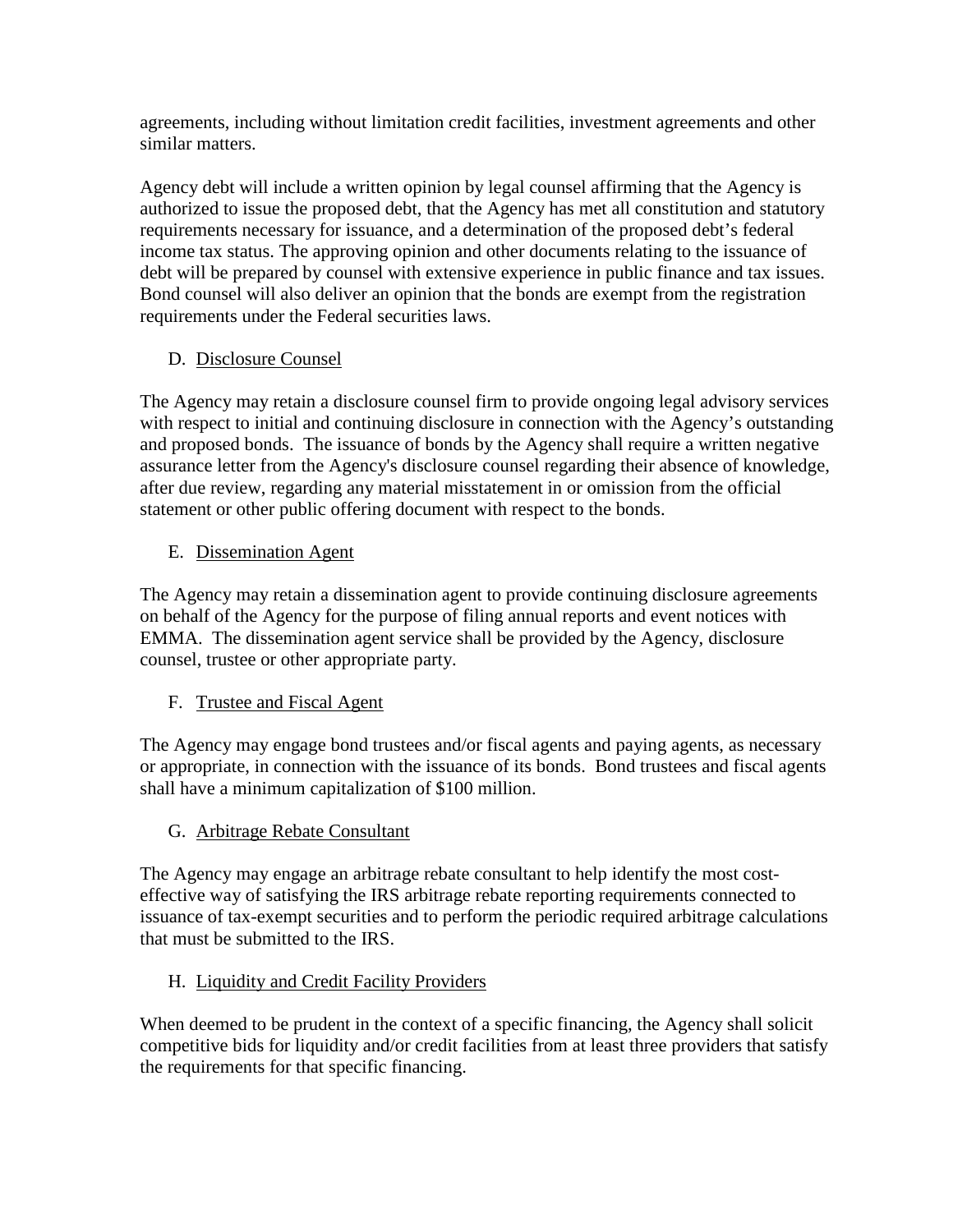#### I. Underwriter(s)

#### 1. Senior Manager Selection

The Agency shall have the right to select a senior manager for a proposed negotiated sale. The criteria shall include but not be limited to the following:

a) The firm's ability and experience in managing complex transactions

b) The firm's willingness to provide support with capital and demonstration of such support

c) The firm's ability to sell bonds

d) Quality and experience of personnel assigned to the Agency's engagement

- e) Financing plan presented
- f) Such other appropriate criteria as determined by the Agency

#### 2. Co-Manager Selection

Co-managers will be selected on the same basis as the senior manager. Co-managers appointed to specific transactions will be appointed based on the size of the bond issuance and the necessity to ensure maximum distribution of the Agency's bonds.

#### 3. Selling Group

The Agency may establish a selling group to increase the distribution of bonds in negotiated transactions. To the extent that selling groups are used, the CFO at his or her discretion may make appointments to a selling group.

4. Underwriter's Discount and syndicate policy

The Agency will evaluate the proposed underwriter's discount against comparable issues in the market. If there are multiple underwriters in the transaction, the Agency will determine the allocation of fees with respect to the underwriter's discount and management fee, if any. The determination will be based, in part, upon participation in the structuring phase of the transaction.

#### 5. Evaluation of Financing Team Performance

The Agency will evaluate each bond sale after its completion to assess the following: costs of issuance including underwriters' compensation, pricing of the bonds in terms of